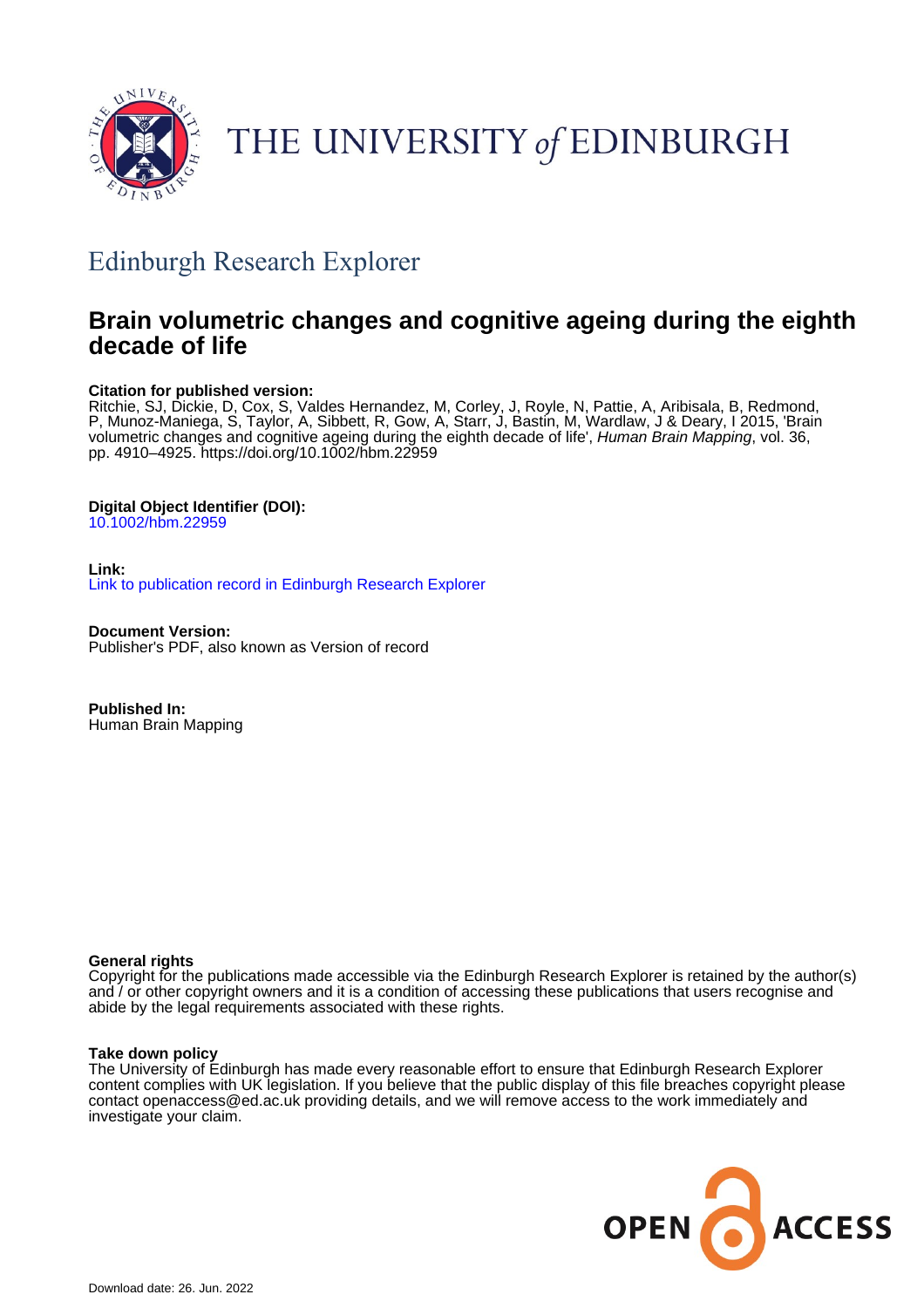### **Brain Volumetric Changes and Cognitive Ageing During the Eighth Decade of Life**

**Stuart J. Ritchie,**1,2† \* **David Alexander Dickie,**3,4,5† **Simon R. Cox,**1,2 **Maria del C. Valdes Hernandez, 2,3,4,5 Janie Corley, Ratalie A. Royle, 2,3,4,5 Alison Pattie,**<sup>1</sup> **Benjamin S. Aribisala,**2,3,4,5,6 **Paul Redmond,**<sup>1</sup> **Susana Muñoz Maniega, 2,3,4,5 Adele M. Taylor, Ruth Sibbett, 1,2,7 Alan J. Gow,**2,8 **John M. Starr,**2,7 **Mark E. Bastin,**2,3,4,5 **Joanna M. Wardlaw,**2,3,4,5† **and Ian J. Deary**1,2†

<sup>1</sup>Department of Psychology, the University of Edinburgh, Edinburgh, EH8 9JZ, United Kingdom <sup>2</sup>Centre for Cognitive Ageing and Cognitive Epidemiology, the University of Edinburgh, Edinburgh, EH8 9JZ, United Kingdom <sup>3</sup>Neuroimaging Sciences, Brain Research Imaging Centre, the University of Edinburgh, Edinburgh, EH4 2XU, United Kingdom 4 Scottish Imaging Network, a Platform for Scientific Excellence (SINAPSE) Collaboration <sup>5</sup>Centre for Clinical Brain Sciences, the University of Edinburgh, Edinburgh, EH16 4TJ, United Kingdom <sup>6</sup>Computer Science Department, Faculty of Science, Lagos State University, Lagos, PMB 001, Nigeria <sup>7</sup> Alzheimer Scotland Dementia Research Centre, the University of Edinburgh, Edinburgh, EH8 9JZ, United Kingdom

 ${}^{8}$ Department of Psychology, Heriot-Watt University, Edinburgh, EH14 4AS, United Kingdom

r r

Abstract: Later-life changes in brain tissue volumes—decreases in the volume of healthy grey and white matter and increases in the volume of white matter hyperintensities (WMH)—are strong candidates to explain some of the variation in ageing-related cognitive decline. We assessed fluid intelligence, memory, processing speed, and brain volumes (from structural MRI) at mean age 73 years, and at mean age 76 in a narrow-age sample of older individuals ( $n = 657$  with brain volumetric data at the initial wave,  $n = 465$  at follow-up). We used latent variable modeling to extract error-free cognitive levels and slopes. Initial levels of cognitive ability were predictive of subsequent brain tissue volume changes. Initial brain volumes were not predictive of subsequent cognitive changes. Brain volume changes, especially increases in WMH, were associated with declines in each of the cognitive abilities. All statistically significant results were modest in size (absolute r-values ranged from 0.114 to 0.334). These results build a comprehensive picture of macrostructural brain

\*Correspondence to: Stuart J. Ritchie, Centre for Cognitive Ageing and Cognitive Epidemiology, 7 George Square, Edinburgh, EH8 9JZ, United Kingdom. E-mail: stuart.ritchie@ed.ac.uk

Stuart J. Ritchie and David Alexander Dickie contributed equally to this article. Joanna M. Wardlaw and Ian J. Deary contributed equally to this article.

Received for publication 10 May 2015; Revised 24 July 2015; Accepted 20 August 2015.

DOI: 10.1002/hbm.22959

Published online 7 September 2015 in Wiley Online Library (wileyonlinelibrary.com).

#### V<sup>C</sup> 2015 **T**he **A**uthors. **H**uman **B**rain **M**apping **P**ublished by **W**iley **P**eriodicals, **I**nc.

This is an open access article under the terms of the Creative Commons Attribution License, which permits use, distribution and reproduction in any medium, provided the original work is properly cited.

Contract grant sponsor: The University of Edinburgh Centre for Cognitive Ageing and Cognitive Epidemiology; Contract grant number: MR/K026992/1; Contract grant sponsor: UK Medical Research Council (MRC), Scottish Funding Council, and Biotechnology and Biological Sciences Research Council (BBSRC).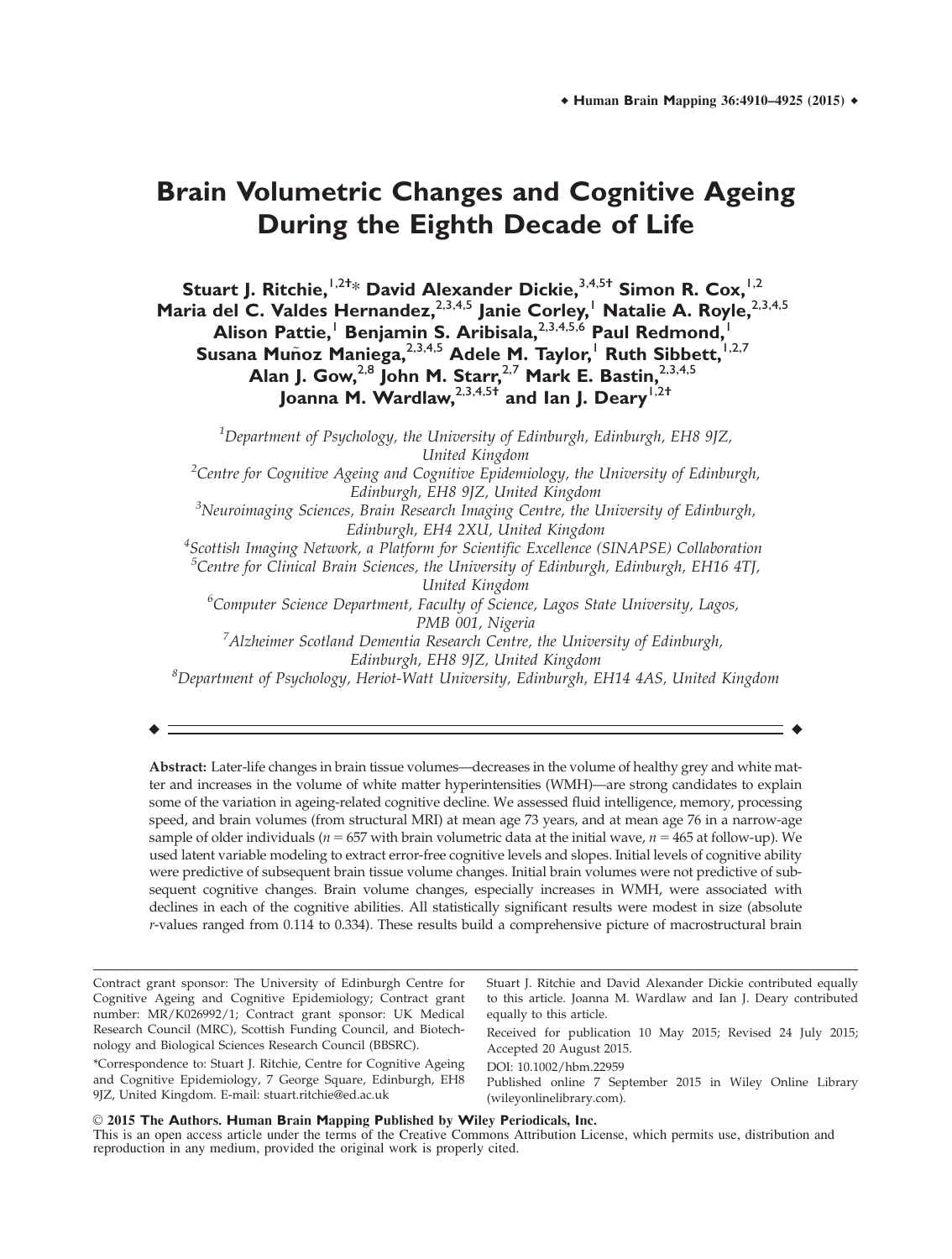volume changes and declines in important cognitive faculties during the eighth decade of life. *Hum Brain* Mapp 36:4910–4925, 2015. © 2015 The Authors. Human Brain Mapping Published by Wiley Periodicals, Inc. Mapp 36:4910–4925, 2015. <sup>V</sup><sup>C</sup> 2015 **T**he **A**uthors. **H**uman **B**rain **M**apping **P**ublished by **W**iley **P**eriodicals, **I**nc.

Key words: brain volume; structural MRI; age-related cognitive decline; longitudinal study; white matter hyperintensities

r r

#### **INTRODUCTION**

Several important cognitive abilities decline with age, even in the absence of dementia or other pathologies [Hedden and Gabrieli, 2004; Tucker-Drob, 2009]. Given modern demographic shifts [Harper, 2014], cognitive ageing has pressing and increasing economic and social implications for Western societies. Improving our knowledge of the neurobiological underpinnings of ageing-related cognitive decline is needed to inform future efforts to develop predictive tests and preventative interventions for cognitive ageing [Lindenberger, 2014]. A clear candidate for one of the neuroanatomical bases of cognitive ageing is brain volume. Measures of total brain volume, as well as the volumes of specific tissue types, have consistently been shown to correlate with cognitive ability level throughout adulthood [Arvanitakis et al., in press; Grazioplene et al., 2015; Pietschnig et al., 2014], and changes in brain tissue volumes accompany normal ageing, with healthy tissue volumes declining and white matter hyperintensity (WMH) volumes increasing [Fjell and Walhovd, 2010; Fleischman et al., 2014; Prins and Scheltens, 2015]. In a two-wave longitudinal study with a large narrow-age cohort, we investigate the associations between changes in important domains of cognitive ability and in total brain volume, grey matter volume, normal-appearing white matter volume, and volume of WMH during the eighth decade of life.

In a detailed review of the research on relations between brain anatomy and cognitive abilities during normal, nonpathological ageing, Salthouse [2011] concluded that the overall evidence linking brain volumetric and normal cognitive changes was weak and inconsistent. This is especially true for studies of healthy brain tissue: Only a few longitudinal studies have attempted to estimate either the predictive value of healthy brain tissue volume measured at baseline for subsequent cognitive decline (level-change correlations; [Cardenas et al., 2011]), or the extent of coupled change in brain volume and cognitive ability (change-change correlations; e.g. Schmidt et al., 2005). Most relevant for the present analysis, Schmidt et al.

Abbreviations

|            | FLAIR fluid-attenuated inversion recovery |
|------------|-------------------------------------------|
| GМ         | grey matter                               |
| <b>ICV</b> | intracranial volume                       |
| WMH        | white matter hyperintensities             |
|            |                                           |

[2005] showed in a sample of 329 adults aged approximately 60 years that total brain volume loss across six years was correlated with decline in multiple cognitive skills. Other longitudinal studies have found similar results for loss of tissue in more specific brain regions, such as grey and white matter [e.g. Jokinen et al., 2012; Kramer et al., 2007]. However, some researchers have discovered no change-change correlations between brain volumes and cognitive abilities: Charlton et al. [2010] found no significant correlation between declines in brain volume and working memory in a two-year longitudinal study of 84 healthy adults aged 50 to 90 years (see also Du et al., [2006]), which may reflect the shorter duration of follow-up, age heterogeneity, and smaller sample.

Pathological brain tissue volume, in the form of WMH, has been more extensively studied with reference to cognitive decline. WMH, which are a feature of cerebral small vessel disease, are puncate, focal, or diffuse hyperintense lesions in subcortical regions as seen on T2 and fluidattenuated inversion recovery (FLAIR) imaging. Studies have observed differences in several microstructural diffusion parameters in WMH compared to normal-appearing white matter (lower fractional anisotropy and magnetization transfer ratio, higher mean diffusivity and T1; see Wardlaw et al. [2015] for a detailed discussion of the potential aetiology of WMH and their relation to brain microstructural measurements). In studies including psychometric testing, WMH have been linked to lower cognitive abilities and steeper cognitive decline [Kloppenborg et al., 2014; Prins and Scheltens, 2015]. Whereas some studies have found no clear relation between WMH volume and longitudinal cognitive decline [e.g. Debette et al., 2010], the majority have found level-change or change-change correlations between WMH volume and at least one cognitive ability. The small number of studies in the area, however, makes it difficult to draw solid conclusions on the effect sizes involved. For instance, as shown by Kloppenborg et al.'s [2014] meta-analysis, only four age-heterogeneous studies have examined change-change correlations between WMH volume and processing speed, with Fisher's z estimates ranging widely, from  $-0.02$  [Schmidt et al., 2005] to 20.42 [Wolfson et al., 2013].

It is unclear whether the inconsistent results in the literature are because of the relatively low statistical power of some previous studies of normal ageing and brain volumetric changes, the possibility that macrostructural neuroanatomical changes are more relevant to dementia-related cognitive impairments than normal cognitive decline (with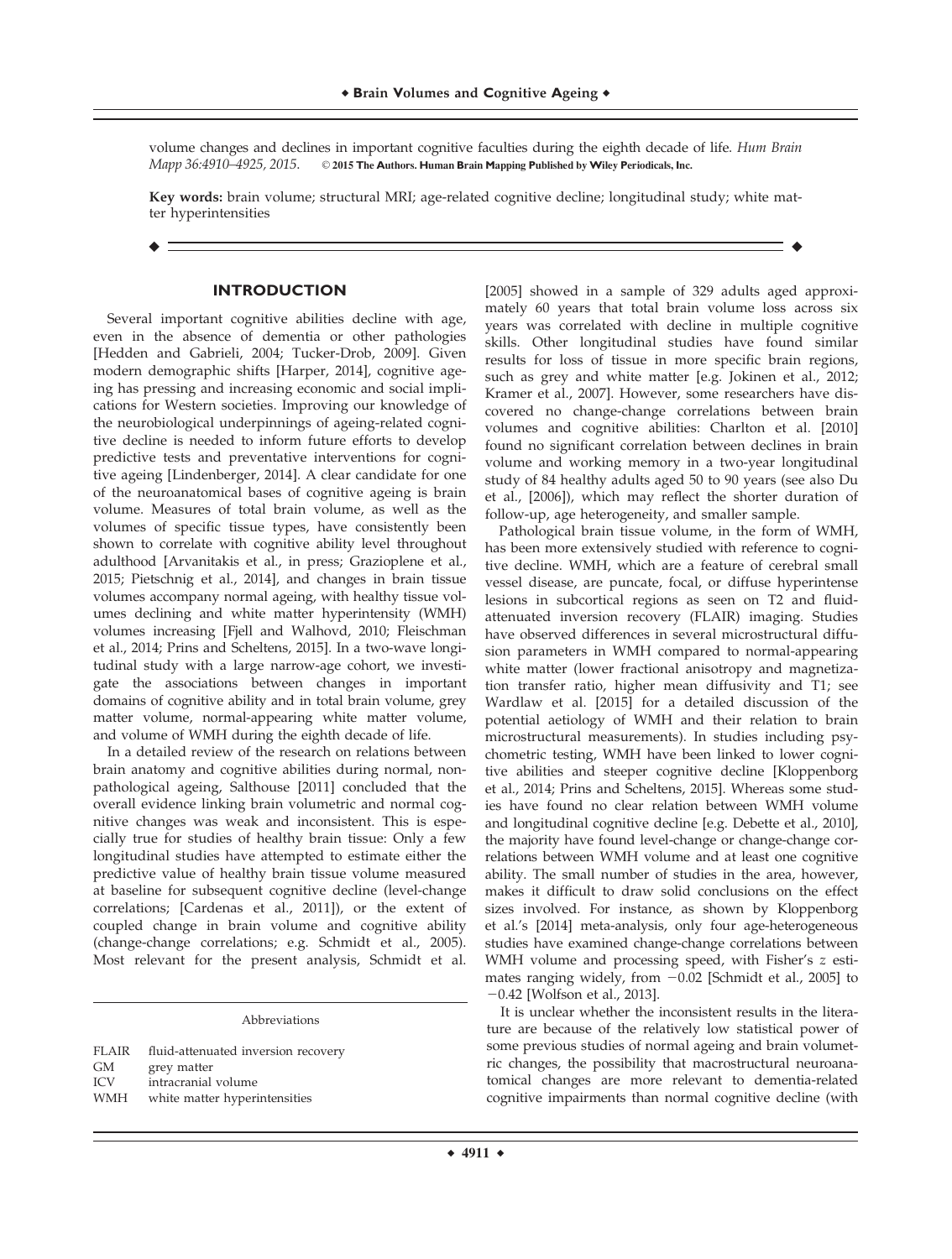affected individuals dropping out of 'normal' longitudinal ageing studies), or merely because of the expected statistical variation in results. Many longitudinal studies have used samples with wide age ranges, potentially risking mixing within-person changes with between-person differences, masking any true effects [Hofer and Sliwinski, 2001]. In addition, the wide variety of cognitive measures used in different cohorts, even to test the same broad cognitive domains, makes the results less comparable from study to study. Larger-sample studies, with narrow age ranges and latent-variable modeling of cognitive abilities (used to capture error-free variance shared across multiple cognitive tests and thus provide more representative indices of ability than single tests), will provide a clearer picture of the relation of brain tissue changes to cognitive ageing.

Here, in a large, longitudinal, single-year-of-birth cohort study (all participants, who were generally healthy and living independently in the community, were around 73 years old at the first measurement wave, and around 76 at the second) with detailed cognitive and brain MRI data, we addressed two key questions. The first concerned level-change correlations: do initial levels of brain volume predict differential subsequent change in cognitive abilities, and do initial cognitive ability levels predict subsequent change in brain volume? The second concerned change-change correlations: are there coupled changes in brain volumes and in cognitive abilities? We tested these hypotheses in a model including only total brain volume (Model A), and then in a more detailed model including grey matter volume, healthy white matter volume, and WMH volume (Model B). In each model, we considered changes in the latent cognitive domains of fluid intelligence, processing speed, and memory. These domains of cognitive ability (as opposed to domains such as crystallized ability, involving measures such as vocabulary) are known to decline appreciably with age [Salthouse, 2004], and thus represent a target for understanding the neurocognitive basis of cognitive ageing.

#### **METHODS**

#### **Participants**

This study reports analysis of data collected from members of the Lothian Birth Cohort 1936 (LBC1936; [Deary et al., 2007, 2012]), a longitudinal study of ageing in the Edinburgh and Lothians area of Scotland, UK. Written informed consent was obtained from all participants, and the overall study was approved by the Lothian Research Ethics Committee (LREC/2003/2/29) and the Multi-Centre Research Ethics Committee for Scotland (MREC/01/0/56). At Wave 1, 1,091 participants had cognitive and other data measured at a mean age of 69.53 years (SD =  $0.83$ ); Wave 1 data are not included in the present study, because neuroimaging data were available at only Waves 2 and 3 (see below). At Wave 2 of testing, 866 participants (337 female)

attended at a mean age of 72.49 years  $(SD = 0.71)$ , when the same cognitive tests were repeated. At Wave 3, these tests were repeated again; 697 participants (337 female) attended at a mean age of 76.25 years (SD =  $0.68$ ).

Seven hundred and thirty one participants (343 female) attended brain MRI scanning at Wave 2 (mean age  $= 72.68$ years,  $SD = 0.72$ ; mean time lag between cognitive testing and MRI scanning at Wave  $2 = 65$  days,  $SD = 40$ ). At Wave 3, 488 participants (228 female) attended for brain MRI scans, at a mean age of 76.38 years (SD =  $0.65$ ; mean time lag between cognitive testing and MRI scanning at Wave  $3 = 40$  days,  $SD = 32$ ). There were a variety of reasons for nonattendance at the second scanning wave; our records show that 38 participants died at some point in the intervening three years. Twenty-nine subjects with repeated scans were excluded due to incomplete MRI and/or motion artefacts that were too severe to be overcome with motion correction algorithms. Four hundred and fifty nine subjects had full brain MRI data at both waves. See Table I for sample size details for all measures.

At entry to the study, none of the participants had a diagnosis of dementia. Below, we describe a sensitivity analysis using a dementia screening instrument and a set of dementia ascertainment methods to exclude those participants who may subsequently have developed dementia after the beginning of the study.

#### **Measures**

#### Cognitive testing

Three domains of cognitive function were tested, and common factors were extracted using latent variable modeling. The first, fluid intelligence, was made up of the Matrix Reasoning, Block Design, Digit Span Backward and Letter-Number Sequencing subtests from the Wechsler Adult Intelligence Scale,  $3^{rd}$  UK Edition (WAIS-III<sup>UK</sup>; [Wechsler, 1998a]). These tests assess reasoning and working memory. The second domain, Memory, included the Logical Memory (immediate and delayed), Verbal Paired Associates, and Spatial Span (forward and backward) tests from the Wechsler Memory Scale, 3<sup>rd</sup> UK Edition (WMS- $III<sup>UK</sup>$ ; [Wechsler, 1998b]). These tests examine episodic, verbal, and spatial memory. The third domain was Speed, which included two paper-and-pencil tests (Digit-Symbol Substitution and Symbol Search from the WAIS- $III^{UK}$ ), two tests using a dedicated reaction time instrument (Simple and Four-Choice Reaction Time; [Deary et al., 2001]), and one computer-based psychophysical test of visual processing efficiency (Inspection Time; [Deary et al., 2004]). In the model, latent variables were derived for three cognitive domains (and their fit to the data tested; see 'Statistical Analysis' subsection, below). To improve model fit, we included cross-loadings of the two pencil-and-paper tests of speed—Digit-Symbol Substitution and Symbol Search on the Fluid Intelligence factor as well as the Speed factor. In addition, the cohort members were all tested on the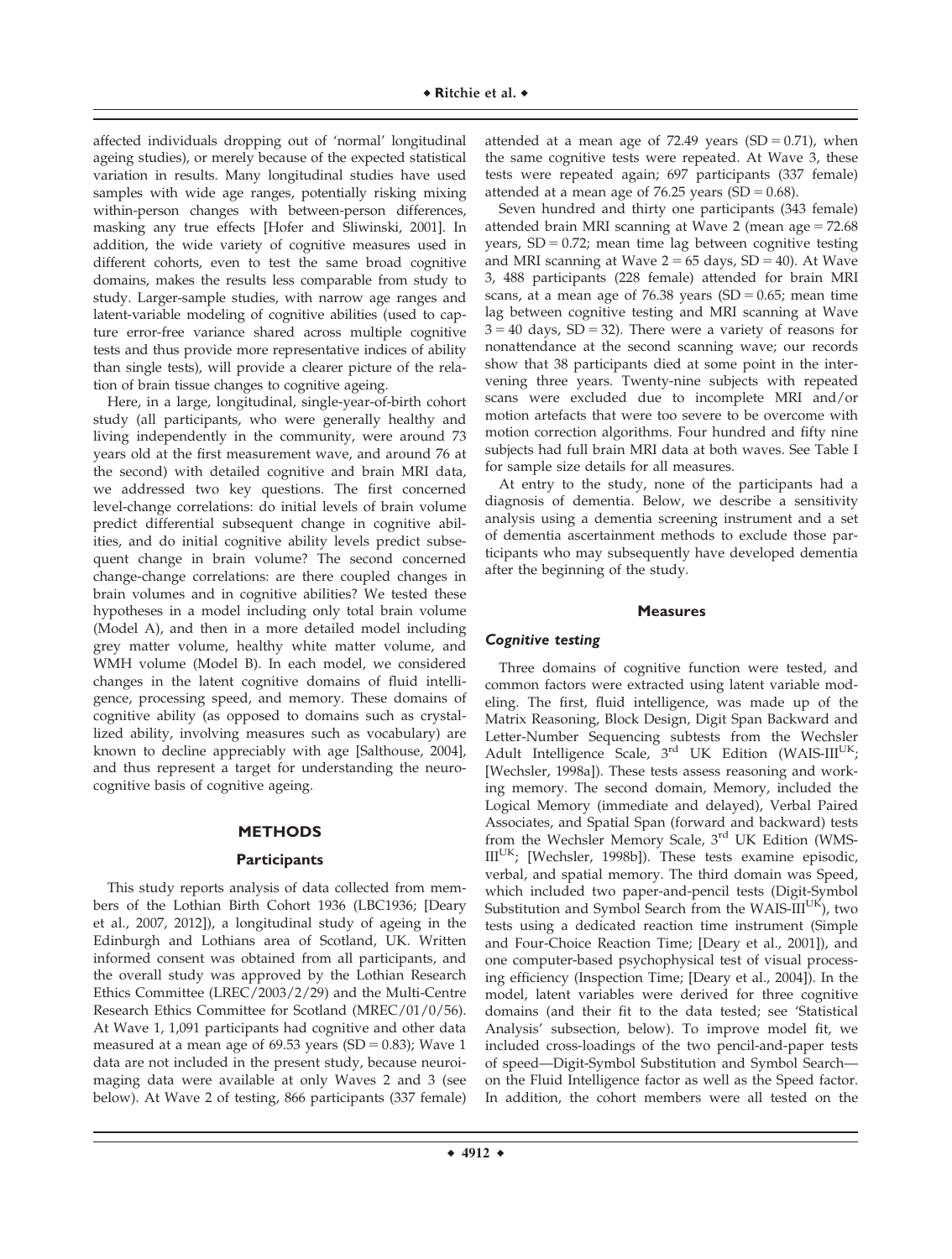|                    |                                       | п      |        | Mean (SD)      |                |                            |  |
|--------------------|---------------------------------------|--------|--------|----------------|----------------|----------------------------|--|
| Variable type      | Variable                              | Age 73 | Age 76 | Age 73         | Age 76         | Factor loading $(\lambda)$ |  |
| Brain volumes      | Total brain volume (cm <sup>3</sup> ) | 657    | 465    | 990.32 (89.40) | 975.49 (90.49) |                            |  |
|                    | Grey matter volume $(cm3)$            | 657    | 461    | 472.43 (44.68) | 465.67 (43.61) |                            |  |
|                    | NAWM volume $\text{cm}^3$ )           | 657    | 461    | 476.89 (50.55) | 464.25 (53.10) |                            |  |
|                    | WMH volume $\text{cm}^3$ )            | 656    | 464    | 12.23 (12.18)  | 15.85 (14.57)  |                            |  |
| Fluid intelligence | Matrix reasoning                      | 863    | 689    | 13.17 (4.96)   | 13.04 (4.91)   | 0.651                      |  |
|                    | Block design                          | 864    | 691    | 33.64 (10.08)  | 32.18 (9.95)   | 0.672                      |  |
|                    | Digit span backward                   | 866    | 695    | 7.81(2.29)     | 7.77(2.37)     | 0.582                      |  |
|                    | Letter-number sequencing              | 863    | 687    | 10.91(3.08)    | 10.48 (2.99)   | 0.649                      |  |
| Memory             | Logical memory                        | 864    | 688    | 74.23 (17.90)  | 74.58 (19.20)  | 0.629                      |  |
|                    | Verbal paired associates              | 843    | 663    | 27.18 (9.46)   | 26.41 (9.56)   | 0.572                      |  |
|                    | Spatial span                          | 861    | 690    | 14.70 (2.76)   | 14.62 (2.73)   | 0.532                      |  |
| Speed              | Digit-symbol substitution             | 862    | 687    | 56.40 (12.31)  | 53.81 (12.93)  | 0.521                      |  |
|                    | Symbol search                         | 862    | 685    | 24.61 (6.18)   | 24.60 (6.46)   | 0.427                      |  |
|                    | Simple reaction time (s)              | 865    | 688    | 0.275(0.052)   | 0.283(0.052)   | 0.509                      |  |
|                    | Choice reaction time (s)              | 865    | 685    | 0.649(0.089)   | 0.678(0.103)   | 0.795                      |  |
|                    | Inspection time                       | 838    | 654    | 111.22 (11.79) | 110.17 (12.53) | 0.523                      |  |

#### **TABLE I. Descriptive statistics for each variable measured longitudinally, with factor loadings from the final model for each cognitive variable**

Abbreviations: NAWM, Normal-appearing white matter; WMH, White matter hyperintensity. Factor loadings are from Model A (including only total brain volume), but were very similar in Model B. All factor loadings significant at  $P < 0.01$ . The invariance assumption meant that factor loadings were identical at both waves. Digit-symbol substitution and symbol search also (cross-) loaded on Fluid Intelligence (loadings  $= 0.316$  and 0.384, respectively).

Mini-Mental State Examination (MMSE; [Folstein et al., 1975]), a test often used to screen for possible dementia, and used here in a sensitivity analysis.

#### Brain MRI acquisition and processing

Full brain MRI acquisition parameters have been described previously [Wardlaw et al., 2011]. Briefly, all subjects had brain MRI using the same 1.5 Tesla GE Signa Horizon HDx clinical scanner (General Electric, Milwaukee, WI, USA) at Waves 2 and 3 (73 and 76 years); mean time between scanning was  $3.7$  years  $(SD = 0.26,$ range  $= 2.2-4.8$ ). The scanning protocol was the same at 73 and 76 years, and the scanner underwent a careful longitudinal quality assurance program to minimize changes in its performance over time. The acquired 3D T1-weighted volume, and T2-, T2\*-, and fluid attenuated inversion recovery (FLAIR)-weighted axial scans were all coregistered [Jenkinson and Smith, 2001] at  $1 \times 1 \times 2$  mm<sup>3</sup> to allow easier identification of different brain structures.

We measured intracranial volume (ICV), whole brain, grey matter (GM), normal-appearing white matter, and WMH volumes using a validated multispectral image processing method that uses intensities from T1-, T2-, T2\*-, and FLAIR-weighted MRI sequences for segmentation. Briefly, all sequences were co-registered and tissue volumes quantified using Gaussian mixture modeling cluster analysis [Valdés Hernández et al., 2010; Wardlaw et al., 2011]. According to Standards for Reporting Vascular changes on nEuroimaging (STRIVE), we explicitly defined WMH as punctate, focal, or diffuse lesions in all subcortical regions [Wardlaw et al., 2013]. We did not treat periventricular and deep WMH separately, as has been done in some previous studies, because these have been shown to be highly correlated [e.g. DeCarli et al., 2005 found the correlation to be around  $r = 0.9$ ] and their division may be arbitrary: for example, periventricular WMH are often contiguous with superior deep WMH.

Blinded to all clinical and cognitive details, we manually checked all segmented images for accuracy, corrected errors, and excluded imaging-detected infarcts from WMH volumes. Infarcts are hyperintense on FLAIR, and may therefore be picked up erroneously by most WMH algorithms; they thus have to be removed manually. Imagingdetected infarcts included historical and/or silent stroke lesions that occurred in approximately 13% of participants (58 of the 459 participants with repeated MRI data); these were excluded from all tissue volumes. This incidence is approximately equal to the average incidence of infarcts in other large ageing cohorts [Schmidt et al., 2005; van Dijk et al., 2008]; we did not exclude these participants to ensure that our sample was as representative as possible of the wider population of older adults. Infarcts were identified by their cortical wedge-shaped distribution in a typical arterial territory or, if subcortical, by their size larger than 2 cm indicating a striatocapsular aetiology. They were removed from WMH masks using the 3D maskediting software Multi-Image Analysis GUI (MANGO;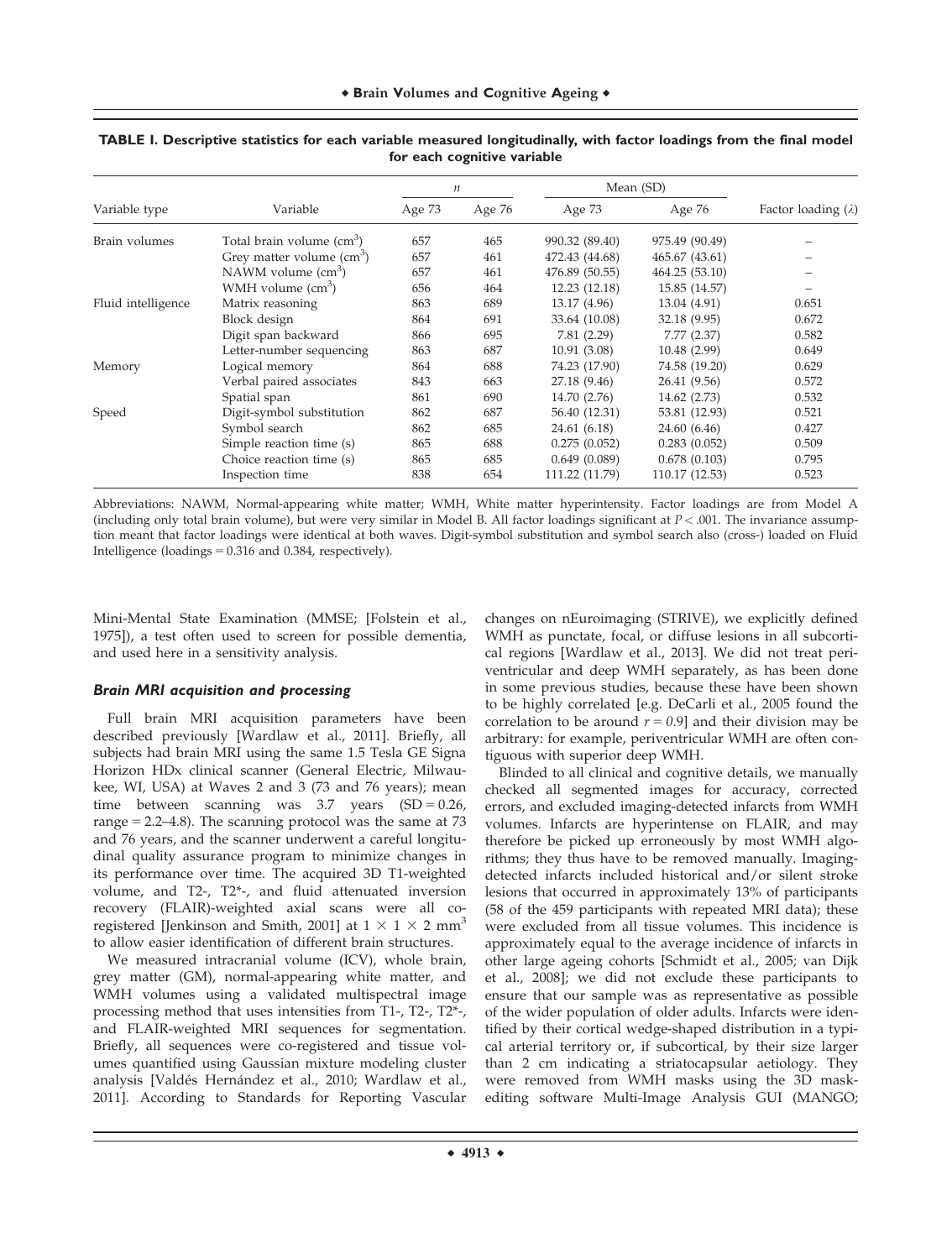

#### **Figure 1.**

Use of multisequence (T1-weighted and FLAIR-weighted) brain magnetic resonance imaging (MRI) to produce tissue-segmented images in one randomly-selected participant from the present study. GM, grey matter; NAWM, normal-appearing white matter; WMH, white matter hyperintensities.

<http://ric.uthscsa.edu/mango>/). Editing was guided by instructions from a consultant neuroradiologist (author J.M.W.) [Wang et al., 2012; Wardlaw et al., 2013].

See Figure 1 for an example brain image from the processing pipeline described above. All results below are calculated for raw tissue volumes; however, using volumes at each age as a proportion of ICV (to correct for differences in head size and in atrophy before the beginning of the study) did not substantially alter the findings reported here. In addition, log-transforming the positively-skewed WMH distributions had little effect on our results.

#### **Statistical Analysis**

Structural equation modeling was used to estimate the associations between changes in brain tissue volume and changes in cognitive abilities from age 73 to 76. We used a latent difference score model [McArdle, 2009], which is appropriate for use with two-wave longitudinal data. For the cognitive tests, a latent variable was extracted at each wave to capture the shared variance among the tests and indicate ability in each of the three domains (Fluid Intelligence, Memory, and Speed). A change score  $(\Delta)$  representing people's relative decline for each factor from age 73 to age 76 was then estimated. This variable represents the

part of the age 76 latent variable that is not explained by the age 73 latent variable. Because change, for the cognitive factors, was estimated from two latent variables, it was free of measurement error specific to the individual cognitive tests. We could not use latent variable modeling for brain volume change, where the change score was estimated from two manifest variables (i.e., there was a single volumetric measurement at each wave). The model including total brain volume (Model A) is illustrated in Figure 2. A second model (Model B) was also estimated using separate grey matter, white matter, and WMH changes in place of the single total brain volume change. This model assessed changes in six variables, as opposed to the four shown in Figure 2. The models allow the testing of levelchange correlations (does the initial level of one variable predict the subsequent degree of change in another?) and change-change correlations (do the two variables change together?).

On the basis of a previous analysis [Ritchie et al., 2015], we modeled the cognitive factors as having strong



#### **Figure 2.**

Latent difference score model diagram for Model A, including total brain volume (TBV). Measured (manifest) variables are shown as squares, and latent variables as circles. Each manifest variable is measured at both waves (mean age 73 and 76, respectively); for each cognitive domain, fluid intelligence (*g*<sup>f</sup> ), speed (Spd), and memory (Mem), the manifest variables a-*k* indicate a latent variable (for simplicity, only three indicators are shown; see Materials and Methods for all cognitive tests used). Latent change variables ( $\Delta$ TBV,  $\Delta g_f$ ,  $\Delta$ Mem, and  $\Delta$ Spd) are calculated within the model. The main paths of interest are the relations between initial TBV level at 73 and subsequent change in cognitive abilities, and vice-versa (bold paths labeled L-C for level-change), and between change in brain volume and change in cognitive abilities (bold paths marked C-C for change-change).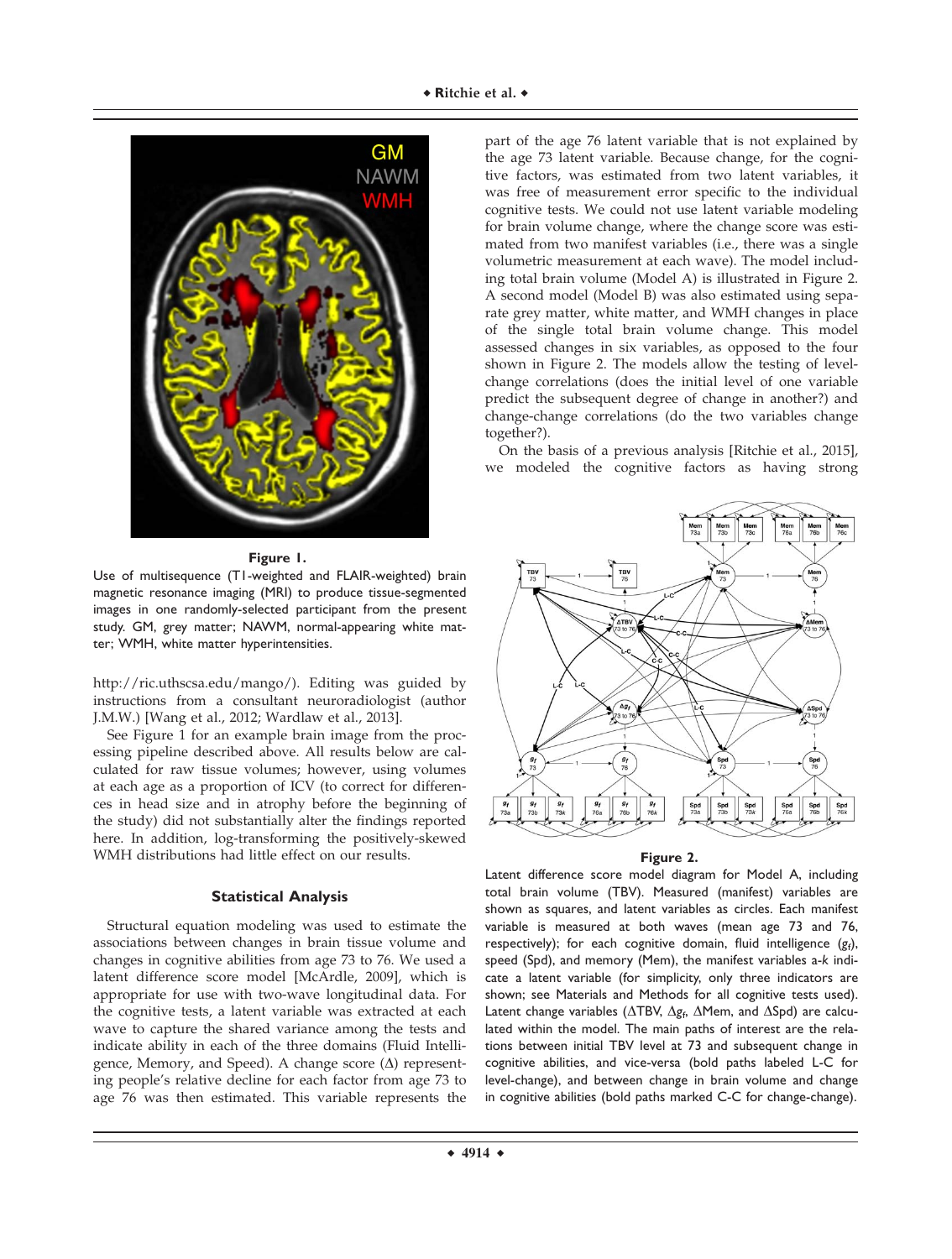| Brain tissue type                  |                  | Males            | Females          |                  |  |
|------------------------------------|------------------|------------------|------------------|------------------|--|
|                                    | Age 73 Mean (SD) | Age 76 Mean (SD) | Age 73 Mean (SD) | Age 76 Mean (SD) |  |
| Total brain volume $(cm3)$         | 1038.59 (77.68)  | 1022.97 (80.10)  | 934.62 (66.85)   | 919.53 (67.10)   |  |
| Grey matter volume $\text{(cm}^3)$ | 496.57 (38.61)   | 487.25 (39.32)   | 444.57 (33.66)   | 440.54 (33.86)   |  |
| NAWM volume $\rm (cm^3)$           | 501.13 (44.85)   | 490.28 (47.61)   | 448.91 (41.53)   | 433.94 (41.96)   |  |
| WMH volume $(cm3)$                 | 12.00 (11.55)    | 16.05(14.50)     | 12.49 (12.89)    | 15.61 (14.67)    |  |

**TABLE II. Mean total brain volumes and volumes of individual brain tissues at each wave of the study, grouped by sex**

Abbreviations: NAWM, Normal-appearing white matter; WMH, White matter hyperintensity.

measurement invariance (thus measuring the same construct across the two waves; [Widaman et al., 2010]). Specifically, this involved fixing the factor loadings and the intercepts of each of the tests to be equal across waves. To reduce the influence of confounding factors, we controlled all of the variables for sex and age (the latter measured in days at the time of cognitive testing or of MRI scanning, as appropriate), before including them in the model. For the analyses of sex differences, the variables were only controlled for age. All modeling was performed using Mplus v7.3 [Muthén and Muthén, 1998-2014], using fullinformation maximum likelihood estimation to take into account all of the data. An analysis including only participants who had contributed data at both waves (i.e. a 'complete-cases' analysis) did not produce results that were substantially different to those reported below (in most cases producing slight increases in the effect sizes).

To test whether the sizes of the level-change or changechange relations differed significantly from one cognitive domain to another, and from one brain tissue type to another, we produced new models where these relations were constrained to equality, and tested their fit against the original, unconstrained model (using a chi-squared test). We performed this test only where one or both of the paths were statistically significant. Finally, as an exploratory analysis, we tested for sex differences in the sizes of any (overall significant) correlations by testing whether sex interacted with the predictor variable (e.g. age 73 cognitive ability) to predict the outcome (e.g. total brain volume change).

#### **RESULTS**

Descriptive statistics, and the loading of each cognitive test on its respective latent cognitive factor, are provided in Table I, and the brain volumes at each wave of the study are shown split by sex in Table II. Cross-wave changes are analyzed below; the loadings of the cognitive abilities ranged from  $0.316$  to  $0.795$  (mean loading =  $0.554$ ).

A correlation matrix showing the longitudinal stability of each of the variables as well as their cross-sectional relations is shown in Table III. All of the brain volume measures and cognitive factors were highly stable across the waves (all  $r$ -values  $> 0.867$ ). As has already been reported in this dataset [Royle et al., 2013; Valdés Hernández et al., 2013], each of the brain volume measures was significantly correlated with each of the cognitive abilities at age 73: total, grey, and white matter volumes had positive correlations with cognitive ability (mean  $r = 0.278$ , P-values < 0.001), whereas WMH volume correlated negatively with all three cognitive factors (mean  $r = -0.186$ , all P-values < 0.002). This pattern was replicated in the new data from age 76: positive correlations with cognitive ability were found for total, grey, and white matter volumes (mean  $r = 0.299$ , P-values< 0.001), and negative correlations were found for WMH volume (mean  $r = -0.207$ , all P-values < 0.002; Table III).

The 169 participants (19.5% of the original 866) who did not return for the age-76 cognitive testing had significantly lower scores on fluid intelligence  $(t(252.100) = 5.700, P < 0.001)$ , Memory  $(t(241.085) = 5.644, P < 0.001)$ , and Speed  $(t(228.537) =$ 4.734, P< 0.001). The 250 participants (34.2% of 731) who were scanned at age 73 but did not return for a second scan had lower grey matter volume  $(t(379.374) = 2.760, P = 0.006)$ , but did not differ significantly in white matter volume  $(t(352.756) = 0.682, P = 0.495)$ , white matter hyperintensity volume  $(t(316.226) = 0.899, p = 0.369)$ , or total brain volume  $(t(379.199) = 1.661, P = 0.100).$ 

#### **Changes in Brain Volumes and Cognitive Abilities**

Using only the paths shown in Figure 2, the structural equation models fit the data acceptably, with Root Mean Square Error of Approximation (RMSEA) values close to 0.06 and Comparative Fit and Tucker-Lewis Indices (CFI and TLI) close to 0.95 [Hu and Bentler, 1999]: Model A (total brain volume only; Figure 2)  $\chi^2(276) = 917.990$ ,  $p < .0001$ , RMSEA = 0.052, CFI = 0.942, TLI = 0.931; Model B (grey matter, white matter, and hyperintensity volumes separately)  $\chi^2(348) = 1011.757$ ,  $P < 0.001$ , RMSEA = 0.047,  $CFI = 0.950$ , TLI = 0.937.

Within the models, we calculated the mean decline in each of the brain variables across the two waves of the study. All brain volumetric measurements exhibited significant change between ages 73 and 76 (Table IV): total brain volume, grey matter volume, and white matter volumes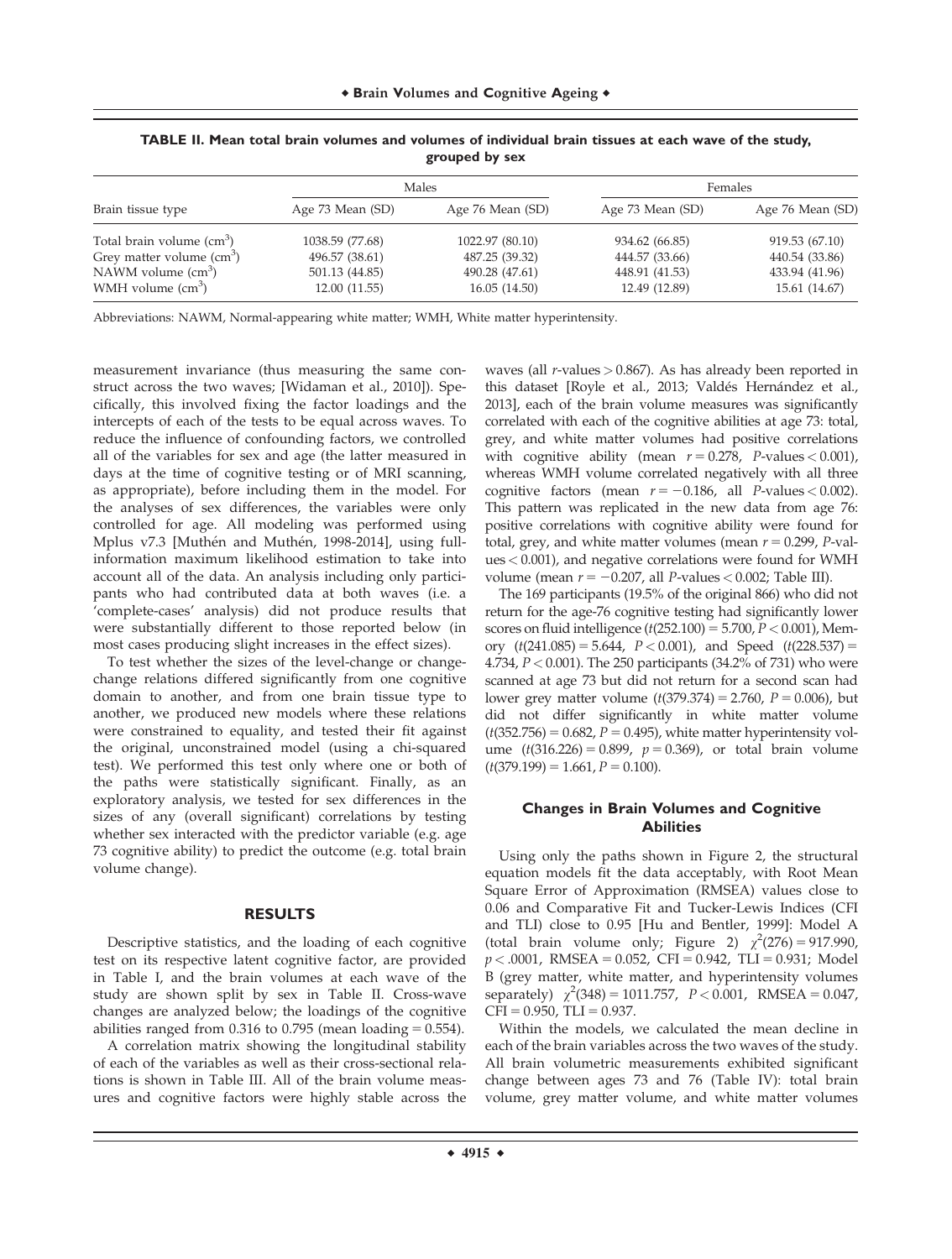| Variable           | Total brain<br>volume | Grey matter<br>volume | <b>NAWM</b><br>volume | <b>WMH</b><br>volume | Fluid<br>intelligence | Memory     | Speed       |
|--------------------|-----------------------|-----------------------|-----------------------|----------------------|-----------------------|------------|-------------|
| Total brain volume | $0.966***$            | $0.869***$            | $0.835***$            | $0.141**$            | $0.323***$            | $0.252***$ | $0.267***$  |
| Grey matter volume | $0.877***$            | $0.925***$            | $0.629***$            | $-0.115**$           | $0.339***$            | $0.288***$ | $0.271***$  |
| NAWM volume        | $0.863***$            | $0.663***$            | $0.949***$            | $-0.239***$          | $0.334***$            | $0.269***$ | $0.350***$  |
| WMH volume         | $0.099*$              | $-0.086*$             | $-0.264***$           | $0.970***$           | $-0.179***$           | $-0.174**$ | $-0.267***$ |
| Fluid intelligence | $0.301***$            | $0.314***$            | $0.300***$            | $-0.152**$           | $0.969***$            | $0.910***$ | $0.707***$  |
| Memory             | $0.225***$            | $0.257***$            | $0.230***$            | $-0.172***$          | $0.860***$            | $0.896***$ | $0.675***$  |
| Speed              | $0.273***$            | $0.270***$            | $0.336***$            | $-0.233***$          | $0.606***$            | $0.588***$ | $0.867***$  |

**TABLE III. Correlation matrix for the brain variables and latent cognitive variables at age 73 (below the diagonal) and age 76 (above the diagonal), with values on the diagonal showing the within-variable correlation from age 73 to age 76**

 $*P < 0.05$ ,  $*P < 0.01$ ,  $**P < 0.001$ .

All correlations controlled for sex and age (in days at testing or at MRI scanning). Correlations between total brain volume and other brain volumes were calculated outside of the structural equation models.

Abbreviations: NAWM, Normal-appearing white matter; WMH, White matter hyperintensity.

declined (by 0.64% to 1.01% of their original volumes per year on average), whereas WMH volume increased across time (adding 11.04% of the original WMH volume per year on average). Density plots illustrating the distributions of longitudinal change in each of the volumetric measurements are shown in Figure 3.

Male cohort members had steeper decline in their total brain volume (0.69% of the original volume per year versus 0.57% per year in female cohort members;  $t(836.79) = 3.56$ ,  $P < 0.001$ ,  $d = 0.25$ ). This was driven by grey matter loss, of which male cohort members also experienced a greater rate than females (losing 12.43% per year compared to 5.74% in females;  $t(850.63) = 6.24$ ,  $P < 0.001$ ,  $d = 0.43$ ) There were no significant sex differences in the rate of change in normalappearing white matter (0.91% loss per year in males versus 1.13% in females;  $t(795.23) = 1.43$ ,  $P = 0.15$ ), or in WMH change (11.61% increase in males versus 10.54% in females;  $t(862.81) = 0.92, P = 0.36$ .

Each of the cognitive factors showed significant decline across the two waves of the study from mean age 73 to 76 (Fluid Intelligence:  $0.074$  SDs/year,  $z = -8.964$ ,  $P < 0.001$ ; Memory:  $0.058$  SDs/year,  $z = -4.814$ ,  $P < 0.001$ ; Speed: 0.147 SDs/year;  $z = -12.818$ ,  $P < 0.001$ ). As would be expected from studies showing a general factor of cognitive change [e.g. Tucker-Drob, 2011], the cognitive abilities declined together, with relatively strong correlations between their changes (mean  $r = 0.634$ ; all cognitive change values above are from Model A with only total brain volume, but were very similar in Model B, with the three different brain tissue types).

#### **Associations Between Levels and Changes Within Brain Volumes**

In Model A, those with higher levels of total brain volume at age 73 tended to have greater decline in total brain volume to age 76 ( $r = -0.121$ ,  $P = 0.007$ ; possibly due to the 'law of initial value'; [Wilder, 1957]). Table V shows the level-change and change-change correlations among the volumes of the three brain tissue types measured in Model B. As for total volume in Model A, higher initial grey matter volumes predicted more decline in grey matter ( $r = -0.182$ ,  $P < 0.001$ ), but not either white matter or WMH ( $P$ -values  $> 0.175$ ). Initial normal-appearing white matter volume was predictive of WMH change, but not grey or white matter change  $(P$ -values  $> 0.430$ ). WMH level at age 73 was predictive of changes in all three tissue types (mean  $r = 0.334$ , all P-values < 0.012), but it most strongly predicted WMH change: individuals with more hyperintensities at age 73 tended to have greater development of hyperintensities to age 76 [see also Dickie et al., under review]. As is also shown in Table V, WMH volume change was also significantly correlated with change in both grey and normal-appearing white matter (mean  $r = 0.262$ , P-values < 0.003). Change in normal white matter volume was not correlated with change in grey matter vol $ume (P = 0.194).$ 

#### **Level-Change Associations Between Brain Volumes and Cognitive Abilities**

We then tested our main hypotheses, on brain-cognitive ability relations. The level-change associations between brain volumes and cognitive abilities are shown in Figure 4, for Models A (total brain volume only; upper section) and B (grey matter, white matter, and hyperintensity volumes separately; lower section). All associations between brain volume levels at age 73 and cognitive change between 73 and 76 (Figure 4, left column) were non-significant: for total brain volume, all *P*-values were  $> 0.536$ ; for grey matter volume, all  $P$ -values  $> 0.526$ ; for white matter volume, all  $P$ -values  $> 0.473$ ; and for WMH volume, all  $P$ -values  $> 0.262$ . That is, brain volumetric measurements taken at age 73 did not predict the degree of cognitive decline across the next three years.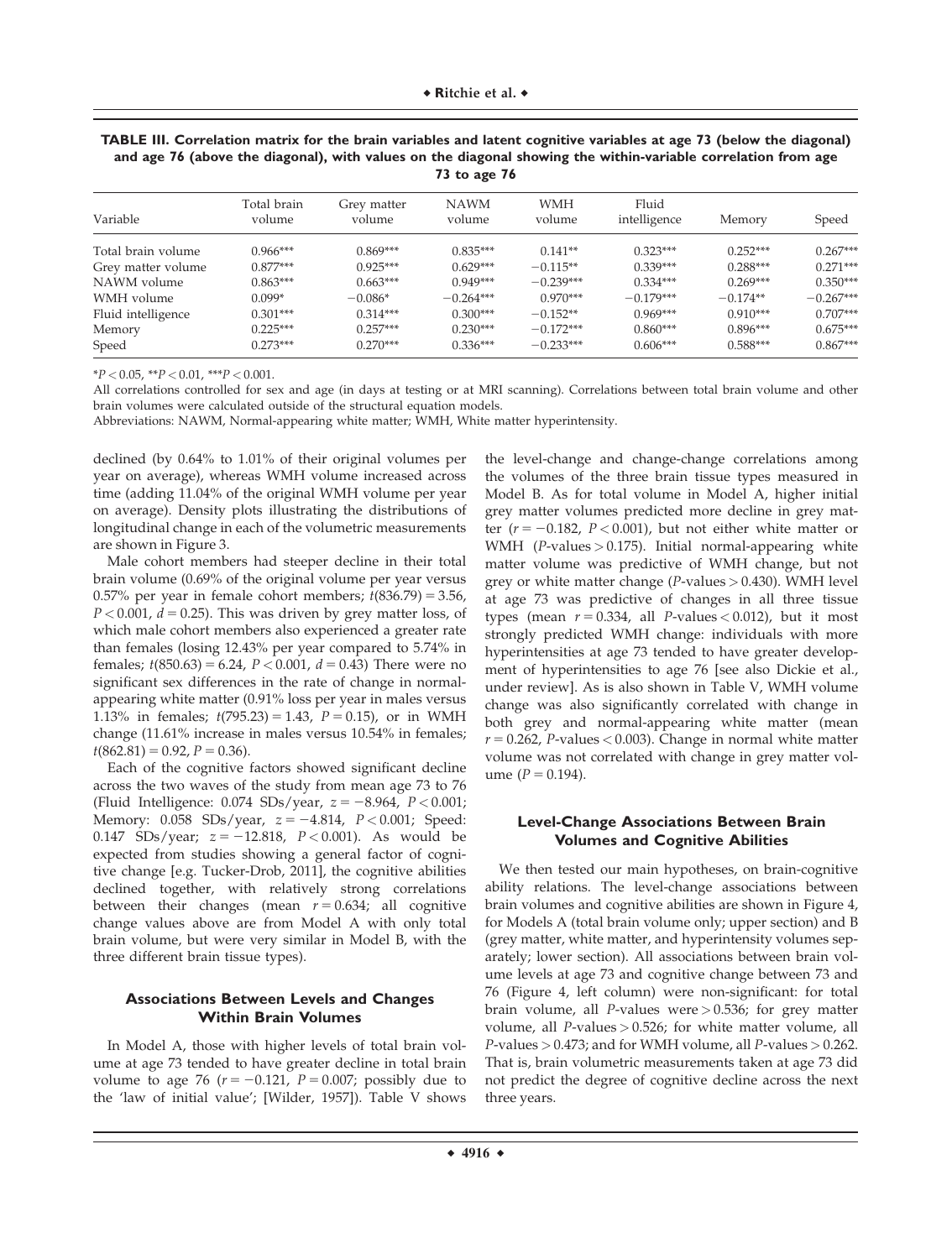| Brain tissue                                     | Mean volume change [95%CI]                                                                      |                        |                                                                                                                                                |                                                                                                                                                                                                                                                      |                                                          |   |
|--------------------------------------------------|-------------------------------------------------------------------------------------------------|------------------------|------------------------------------------------------------------------------------------------------------------------------------------------|------------------------------------------------------------------------------------------------------------------------------------------------------------------------------------------------------------------------------------------------------|----------------------------------------------------------|---|
| type                                             | cm <sup>3</sup> across study                                                                    | $\text{cm}^3$ per year | SD <sub>s</sub> per year                                                                                                                       | % change per year                                                                                                                                                                                                                                    | z                                                        | p |
| Total brain<br>Grey matter<br><b>NAWM</b><br>WMH | $-19.12$ [ $-20.88$ , $-17.35$ ] $-6.37$ [ $-6.96$ , $-5.78$ ] $-0.071$ [ $-0.079$ , $-0.063$ ] |                        | $-9.28$ [-10.62, -7.95] -3.09 [-3.53, -2.65] -0.069 [-0.080, -0.059]<br>$-14.46$ [-15.75, -13.18] -4.82 [-5.25, -4.39] -0.096 [-0.105, -0.086] | $-0.64\%$ [ $-0.70\%$ , $-0.58\%$ ]<br>$-0.65\%$ [ $-0.75\%$ , $-0.56\%$ ]<br>$-1.01\%$ [ $-1.10\%$ , $-0.92\%$ ]<br>$+4.06$ $[+3.68, +4.44]$ $+1.35$ $[+1.23, +1.48]$ $+0.111$ $[+0.110, +0.123]$ $+11.04\%$ $[+10.06\%, +12.10\%]$ $+21.09$ <0.001 | $-21.22$ < 0.001<br>$-13.66$ < 0.001<br>$-22.07$ < 0.001 |   |

**TABLE IV. Changes in brain volumes, estimated from the structural equation model, on different metrics**

Abbreviations: NAWM = normal-appearing white matter; WMH = white matter hyperintensity;  $95\%CI = 95\%$  confidence interval;  $SDs = standard deviations$ .

However, there were significant results among the converse associations: the level of some cognitive abilities at age 73 significantly predicted changes in brain volumes from age 73 to age 76 (Figure 4, right column). In Model A, higher age-73 levels of Memory and Speed (mean  $r = 0.159$ , P-values < 0.036), but not Fluid Intelligence  $(P = 0.358)$ , predicted less decline in total brain volume, and the relation with Memory was significantly stronger

than that for Fluid Intelligence  $(\chi^2(1) = 8.133, P = 0.004)$ . Males had a stronger correlation between their age 73 Speed and subsequent decline in total brain volume than did females (standardized  $\beta$  for interaction = 0.155,  $P = 0.021$ ), but this was not the case for Memory  $(\beta = 0.080, P = 0.229)$ . In Model B, higher levels in all three cognitive domains predicted less decline in white matter volume (mean  $r = 0.170$ , P-values < 0.031), and males had





Density plots showing longitudinal change (from age 73 to age 76) in total brain volume (upper left), grey matter volume (upper right), normal-appearing white matter volume (lower left), and white matter hyperintensity volume (lower right). The dashed line on each plot's *x*-axis indicates zero change in volume.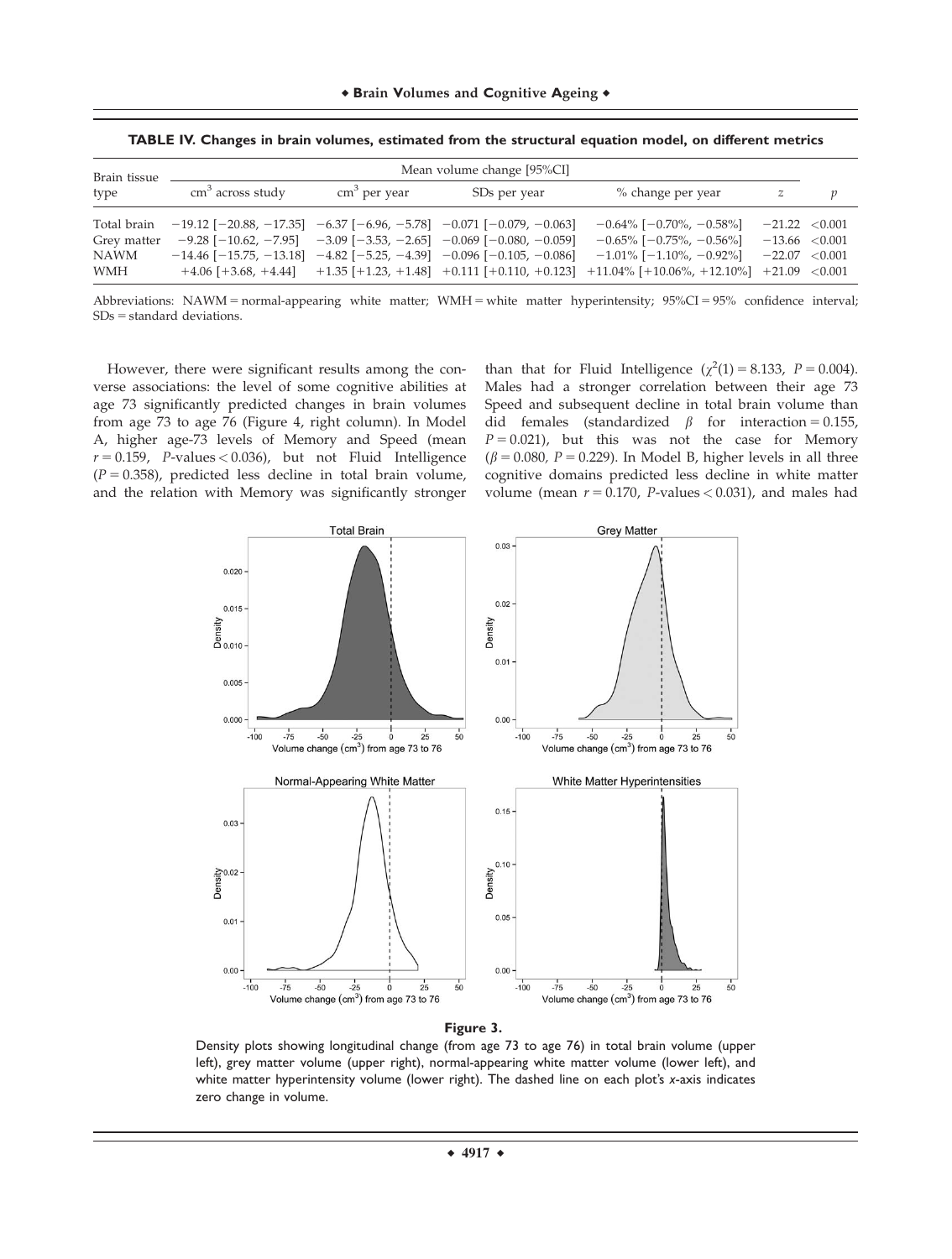| <b>TABLE V. Level-change and change-change correlations</b> |
|-------------------------------------------------------------|
| amongst grey matter, white matter, and white matter         |
| hyperintensity volumes (from Model B)                       |

| Grey matter<br>volume<br>change | <b>NAWM</b><br>volume<br>change | <b>WMH</b><br>volume<br>change |
|---------------------------------|---------------------------------|--------------------------------|
| $-0.182***$                     | $-0.062$                        | 0.009                          |
| 0.036                           | $-0.010$                        | $-0.102*$                      |
| $-0.121*$                       | $-0.285***$                     | $0.596***$                     |
| 0.060                           |                                 |                                |
| $-0.140**$                      | $-0.384***$                     |                                |
|                                 |                                 |                                |

 $*P < .05$ ,  $*P < .01$ ,  $*+P < .001$ .

NAWM, normal-appearing white matter; WMH, white matter hyperintensity. All brain volumes controlled for sex and for age in days at MRI scanning.

significantly stronger correlations than females for Memory ( $\beta = 0.139$ ,  $P = 0.037$ ) and Speed ( $\beta = 0.188$ ,  $P = 0.005$ ). Higher levels of Speed, but not the other cognitive domains, predicted less WMH growth  $(r = 0.189)$ ,  $P < 0.001$ ). There were no significant associations between cognitive scores at age 73 and grey matter changes between age 73 and age 76 (all P-values  $> 0.104$ ). Baseline Speed more strongly predicted subsequent change in WMH than change in grey matter  $(\chi^2(1) = 5.088, P = 0.024)$ .

#### **Correlated Changes in Brain Volumes and Cognitive Abilities Between Ages 73 and 76**

We then tested the change-change correlations between brain and cognitive ability. The results of these tests are shown in Figure 5. The model including total brain volume (Model A; Figure 5, upper section) showed that greater loss of total brain volume was significantly, though marginally, correlated with more decline in Speed  $(r = 0.150, P = 0.043)$ , but not with Fluid Intelligence  $(r = 0.188, P = 0.052$ ; though the effect sizes were similar) or Memory ( $r = -0.087$ ,  $P = 0.211$ ). The size of the changechange correlation with Speed was significantly larger than that with Memory  $(\chi^2(1) = 6.844, P = 0.009)$ . There were no significant sex differences in Model A.

There were several significant correlations in Model B, which examined different brain tissues separately (Figure 5, lower section). These were between loss of grey matter volume and decline in Fluid Intelligence ( $r = 0.238$ ,  $P = 0.015$ ) and Speed ( $r = 0.180$ ,  $P = 0.014$ ), but not with decline in Memory ( $r = 0.041$ ,  $P = 0.556$ ). White matter change was correlated only with change in Speed ( $r = 0.200$ ,  $P = 0.006$ ), and not with Fluid Intelligence ( $r = 0.189$ ,  $P = 0.051$ ) or Memory  $(r = -0.054, P = 0.439)$ . As with total brain volume, the correlation with Speed was significantly stronger than that with Memory  $(\chi^2(1) = 7.878, P = 0.005)$ , and again, Speed and Fluid Intelligence exhibited similar effect sizes. Increases in WMH volume from 73 to 76 were significantly correlated

with declining performance in all three cognitive domains: Fluid Intelligence  $(r = -0.251, P = 0.009)$ , Memory  $(r =$  $-0.172$ ,  $P = 0.010$ ), and Speed ( $r = -0.334$ ,  $P < 0.001$ ). The change-change correlation between WMH volume and Memory was significantly larger than that between normalappearing white matter volume and Memory ( $\chi^2(1) = 8.509$ ,  $P = 0.004$ ), but the other correlations (e.g. with Speed and with Memory) did not differ significantly from one another.

#### **Analyses Correcting for Multiple Comparisons**

Due to the multivariate nature of the models, many hypotheses were tested in each. For this reason, we applied a False Discovery Rate correction for multiple comparisons [Benjamini and Hochberg, 1995] across all the level-level, level-change, and change-change correlation Pvalues in each of the two models. In Model A, twelve of the fourteen previously-significant correlations remained significant: the correlations between change in total brain volume and the level and change in speed were both reduced to non-significance (original  $P$ -values = 0.035 and 0.043, respectively; corrected  $P$ -values = 0.075 and 0.086, respectively). In Model B, only one previously-significant correlation became non-significant after correction, namely the correlation between fluid intelligence level and change in white matter (original  $P$ -value = 0.030; corrected  $P$ -val $ue = 0.055$ ); the other thirty-five previously-significant correlations remained so.

#### **Analyses Excluding Participants with Low MMSE Scores and Dementia Diagnoses**

There is a possibility that longitudinal relations between brain and cognitive ability are different in individuals in the prodromal or early phase of neuropathological conditions such as dementia. For this reason, we ran two sensitivity analyses. In the first ('MMSE-exclusion'), we excluded 16 individuals who scored below 24 on the MMSE at either or both of the testing waves. In the second ('diagnosis-exclusion'), we excluded 25 individuals who we ascertained had been given a formal diagnosis of dementia (by inspection of death certificates where relevant, participants' health status on the Scottish Morbidity Records, inpatient psychiatric records, or as a part of clinical reviews conducted as part of the LBC1936 study).

For the level-change results, the MMSE-exclusion sensitivity analysis reduced the predictive correlation in Model A between baseline Speed and subsequent total brain volume change to non-significance ( $r = 0.097$ ,  $P = 0.229$ ). The same was true, to a lesser degree, in the diagnosisexclusion analysis ( $r = 0.110$ ,  $P = 0.052$ ). The correlation between baseline Memory and brain volume change was attenuated, but remained significant in both sensitivity analyses  $(r = 0.136, P = 0.030$  for MMSE-exclusion;  $r = 0.187$ ,  $P = 0.002$  for diagnosis-exclusion). In Model B, the correlation between baseline Fluid Intelligence and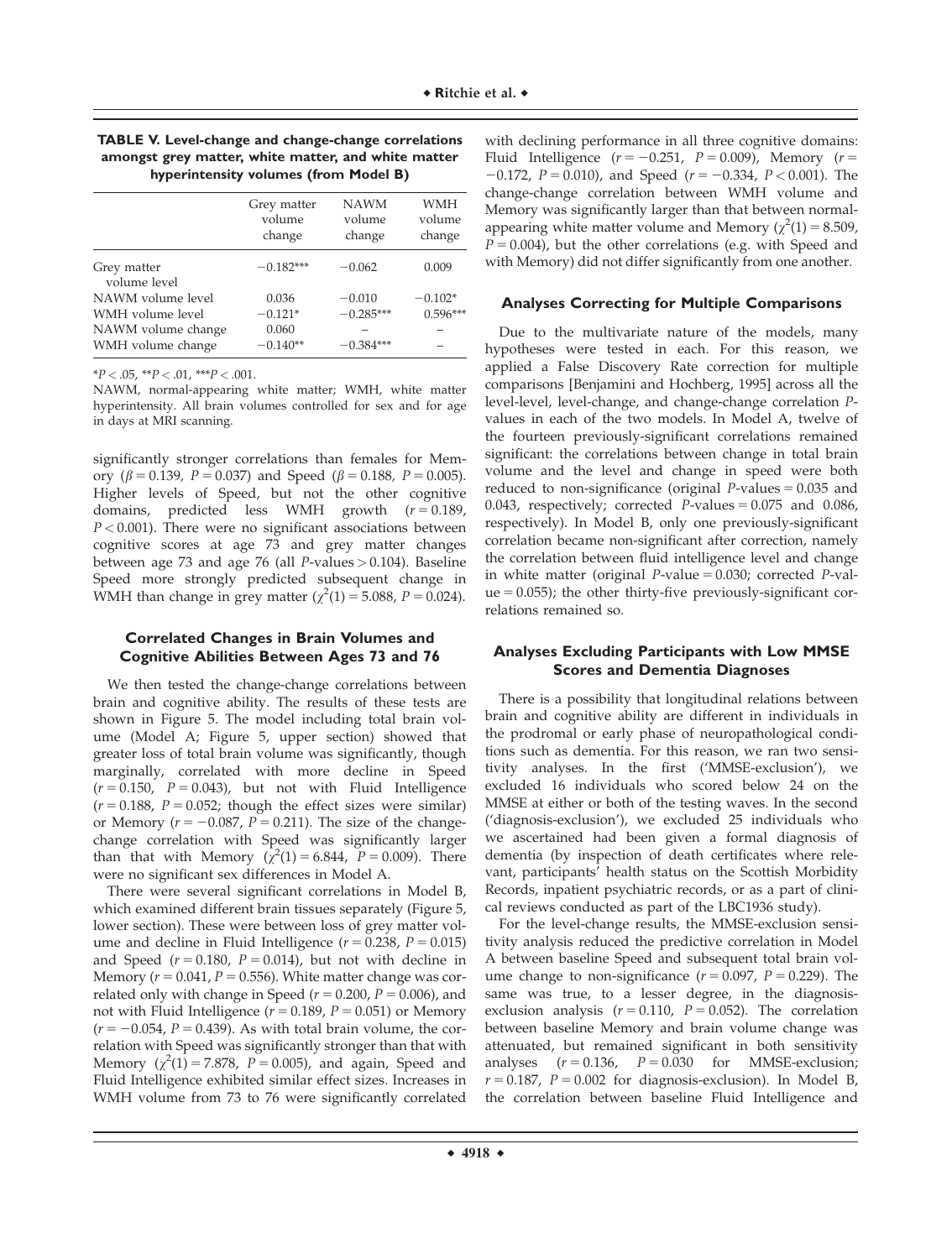Cognitive level - brain change





Level-change associations between brain volumes and cognitive abilities for (**A**) Model A, including total brain volume and (**B**) Model B, including grey matter, white matter, and white matter hyperintensity volumes. The left column shows associations between age-73 total, grey matter, normal-appearing white matter, and white matter hyperintensity volumes (TBV, GMV, NAWM, and WMH, respectively) and change across the subsequent three years in fluid intelligence  $(\Delta \mathsf{g}_\text{f})$ , memory  $(\Delta$ Mem), and speed

( $\Delta$ Spd). The right column shows associations between age-73 cognitive abilities and change in total, grey matter, white matter, and WMH volumes. Values are standardized path estimates, with standard errors in parentheses. Dashed lines indicate paths that were not statistically significant at *P* <.05. Where the symbols † and ‡ appear, the other path with the same symbol had a significantly different effect size. Where the superscript <sup>a</sup> appears, the path was significantly stronger in male cohort members.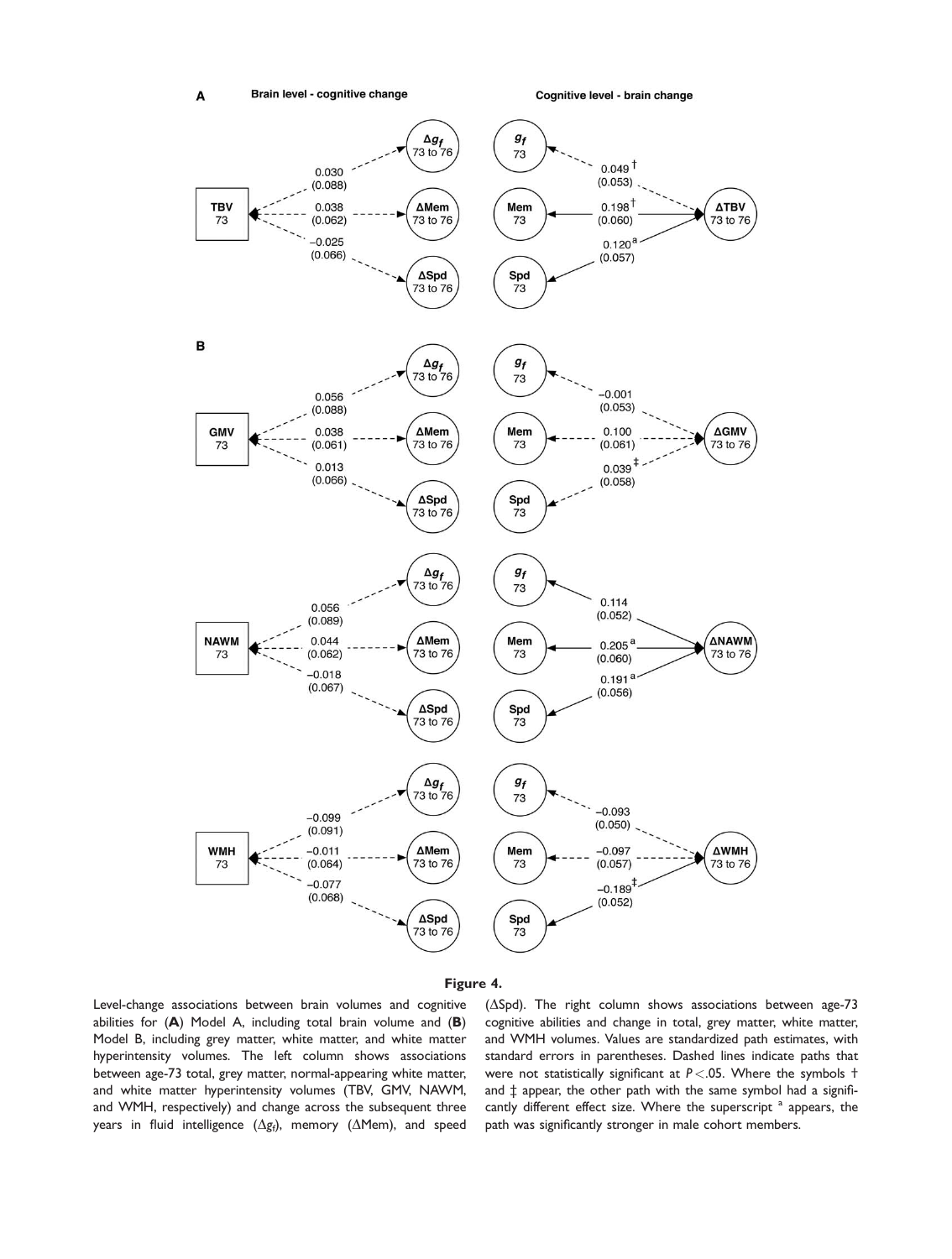



Change-change associations between brain volumes and cognitive abilities from age 73 to age 76. Associations are shown for  $(A)$  Model A, including change in total brain volume  $(\Delta TBV)$  and (**B**) Model B, including change in grey matter, normal-appearing white matter, and white matter hyperintensity volumes ( $\Delta$ GMV,  $\triangle N$ AWM, and  $\triangle W$ MH, respectively). Associations are shown with change in fluid intelligence  $(\Delta g_{\text{f}})$ , memory  $(\Delta \textsf{Mem})$ , and

white matter change was reduced to non-significance in the MMSE-exclusion sensitivity analysis  $(r = 0.072)$ ,  $P = 0.196$ ), but not the diagnosis-exclusion analysis  $(r = 0.111, P = 0.032)$ ; the other three previously-significant correlations remained significant, though with somewhat smaller effect sizes.

For the change-change correlations, in Model A there were no longer any significant correlations after the MMSE-exclusion analysis: the correlation with Speed was no longer significant ( $r = 0.097$ ,  $P = 0.229$ ). However, this correlation was still significant in the dementia-exclusion analysis  $(r = 0.154, P = 0.042)$ . In Model B, the only previously-significant change-change correlation that was reduced to non-significance was that between white matter change and Speed change in the MMSE-exclusion analysis  $(r = 0.092, P = 0.249)$ . All other previously-significant change-change correlations remained significant in both sensitivity analyses, with only small differences in their effect sizes.

#### **DISCUSSION**

Two well-replicated findings—that brain tissue volumes correlate with cognitive ability levels, and that both cognitive ability and brain volume change during normal ageing—suggest that there could be longitudinal links between structural brain volumes and cognitive test scores

speed ( $\Delta$ Spd). Values are standardized path estimates, with standard errors in parentheses. Dashed lines indicate paths that were not statistically significant at  $P < 0.05$ . Where the symbols †, ‡, and § appear, the other path with the same symbol had a significantly different effect size. Where the superscript appears, the path was significantly stronger in male cohort members.

during later life. We examined these links in a large, narrow-age cohort of older adults with repeated neuroimaging and cognitive testing data at mean ages 73 and 76. We found evidence for level-change and change-change correlations. Levels of Memory and Speed assessed at baseline (age 73) were predictive of subsequent loss of healthy brain tissue, and growth of WMH. There were also modest, but significant, coupled changes between age 73 and age 76 in brain volumes and in all three cognitive domains assessed. Ageing-related atrophy of healthy tissue, and progression of WMH, thus advanced alongside the loss of important cognitive abilities. This occurred in the absence of any behavioral indications or medical diagnoses of dementia, indicating that these results are relevant to the normal, nonpathological ageing process (although after excluding participants with indications of dementia, effect sizes were somewhat attenuated). Whereas our correlational analysis does not allow us to draw causal conclusions about brain-cognitive relations, it sheds light on the particular cognitive abilities that decline in concert with changes in brain macrostructure, and the strengths of the correlations between the changes.

Participants with higher cognitive abilities at age 73 showed less brain volume loss and less lesion growth over the next three years. That is, cognitive tests (of Memory and Speed) were a predictor of less subsequent change in brain volume. It is possible that this is due to the established relations of cognitive ability with health behaviors: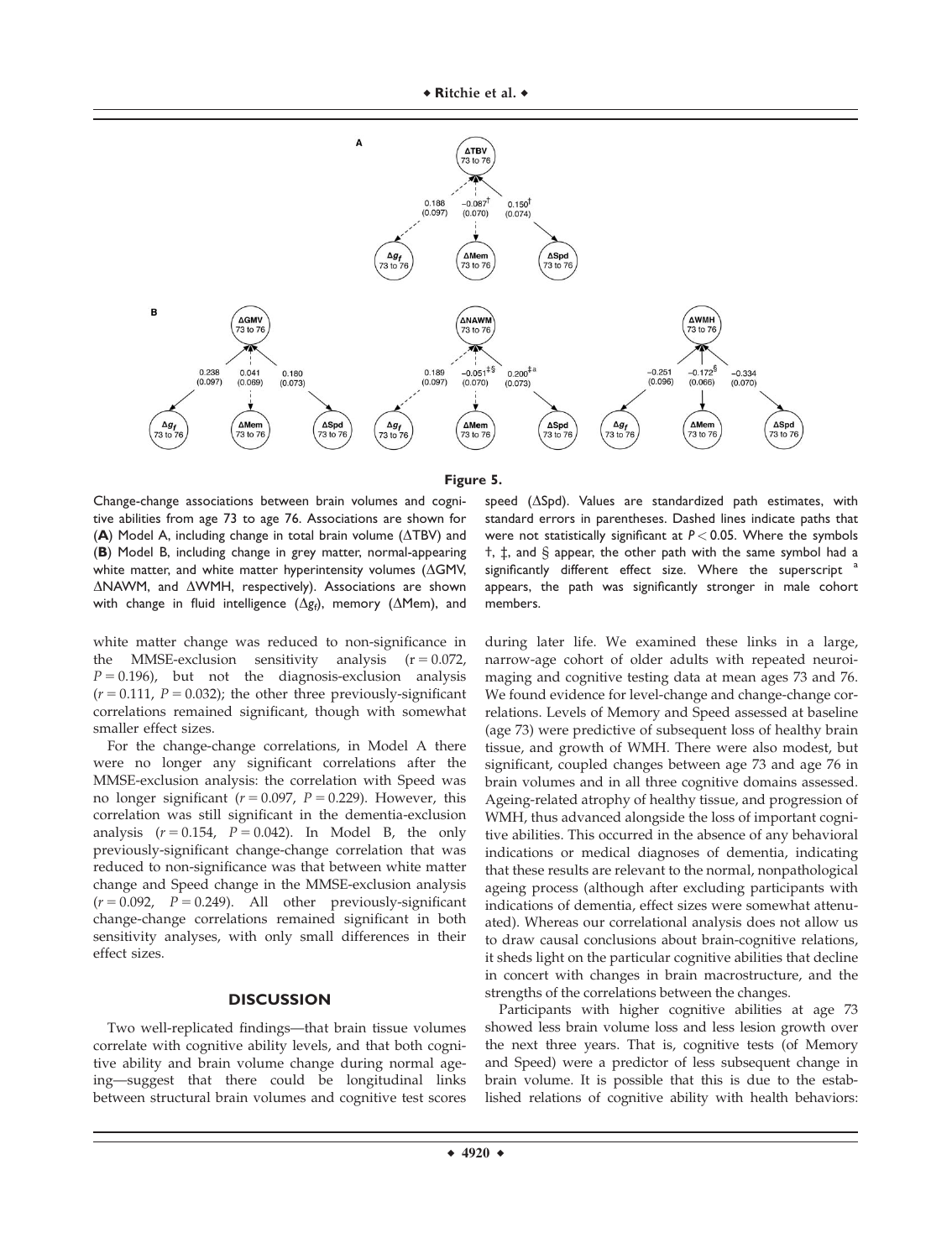for instance, individuals with better cognitive ability tend to smoke less and exercise more (Gottfredson, 2004), and these lifestyle factors may impact brain structure (e.g. [Almeida et al., 2011; Hillman et al., 2008]; note that such factors were not measured in this study). There were, however, no significant associations in the opposite direction: broad measures of brain size, either total volume or specific volumes of grey matter, white matter, or WMH, did not serve as an early indicator of impending cognitive decline, despite in some cases predicting more volume loss.

The neural mechanisms underlying our findings are unclear. There is not, for instance, a consensus on the explanation for the relation between WMH presence and growth and reduced cognitive ability; a recent review discusses possibilities ranging from WMHs damaging important neural networks, disrupting neurotransmitters such as those involved in the cholinergic system, or merely acting as an indicator of poorer vascular health, which may impair cognitive ability for other reasons [Prins and Scheltens, 2015]. Further insights into the cytoarchitecture of WMH and the accompanying changes in so-called normal appearing white matter are provided in Muñoz Maniega et al. [2015] and in Wardlaw et al. [2015]. It is possible that multiple mechanisms operate and interact: it is unlikely that any one single mechanism is responsible for the loss of complex cognitive abilities. The precise mechanisms for the relation between loss of 'healthy' brain tissue (which, as the reviews above suggest, is not necessarily 'healthy') and cognitive decline are also unknown: since brain volume correlates with the number of neurons [Pakkenberg and Gundersen, 1997] as well as with the number of other key cells that are equally as essential, it may be that volumetric losses index decreases in the number of cells available to form the networks required for complex, distributed cognition, with function affected at multiple points.

#### **Comparison with Previous Studies**

In a review of cross-sectional samples, Walhovd et al. [2011] showed that over the entire lifespan, declines in the volume of grey matter were stronger than those for white matter. However, during the age range covered in the present study (the eighth decade of life), they found more white matter loss. Walhovd et al.'s estimates were expressed in terms of decades, so a direct comparison to the span of our study (73-76 years) is not possible, but our findings—that grey matter declined by around 0.6% across the three years, and white matter by around 1%—are consistent with their reported pattern. WMH growth, which in our sample occurred at an expectedly faster rate than in previous analyses of younger individuals [e.g. Schmidt et al., 2005], was also associated with more atrophy of healthy grey and white matter. There was only a very small, non-significant correlation  $(r = 0.060)$  between the rates of decline in grey and normal-appearing white matter in our sample. This separable decline in grey and white

matter raises the possibility that grey and white matter declines might provide differential information about cognitive ageing. The change-change association between grey matter and WMH confirms and extends previous crosssectional work from this sample [Aribisala et al., 2013] and other cohorts [Tuladhar et al., 2015]. Tracking the separate declines across longer periods may reveal dissociable determinants and outcomes of these changes. Incidentally, Figure 3 illustrates that a minority of individuals showed apparent increases in their healthy brain tissue volumes (and decreases in WMH). For instance, 60 of the 459 individuals with repeated data showed increases in total brain volume (mean increase =  $11.40 \text{ cm}^3$ , SD =  $11.31$ ). It is not possible to know whether these represent true volume increases or simply measurement error.

Our results for loss of healthy grey and white matter accord with those of a previous study by Kramer et al. [2007]. They showed, in a sample of 50 adults assessed across a near-identical period of life to the participants in the present study (from approximate mean age 74 years to 78 years, though with a wider range than our sample), that grey matter atrophy was associated with declining executive function (a composite measure that included one of the same tasks used here to index Fluid Intelligence, WAIS Digit Span Backward). Also consistent with our results, Kramer et al. [2007] found no link between total grey matter volume decline and reductions in memory, indexed by tasks similar to ours, including a list-learning test.

Our results are not consistent with some other studies of the brain volumetric substrates of cognitive ageing. The null result for coupled change in total brain volume and memory is contrary to the result of Schmidt et al. [2005]  $(n = 329)$ , who showed that decline in memory, among other abilities, was linked to loss of total brain volume over six years (though in participants a decade younger on average than ours). Charlton et al. [2010]  $(n = 84)$  found no relation of total brain volume loss with two-year change in any cognitive ability (although, perhaps unexpectedly, only working memory skills showed significant longitudinal decline in that study). The inconsistent results, in some cases the small sample sizes, and the heterogeneity of ages and cognitive tests included across previous studies make it difficult at present to obtain a broad picture of the pattern of brain-cognitive associations in ageing. Further, large-sample analyses, such as the present study, will lead to more solid conclusions.

The numerically (and sometimes significantly) strongest results in our study were found for change-change correlations with cognitive abilities and WMH. In line with the conclusions drawn from the Kloppenborg et al. [2014] meta-analysis, we found that WMH increase occurred alongside decline across all cognitive domains. However, the size of the effects we found were larger than their meta-analytic change-change average for Processing Speed  $(-0.33$  compared to  $-0.10$ ) and for Memory  $(-0.17$  compared to  $-0.07$ ), and were outside of their 95% confidence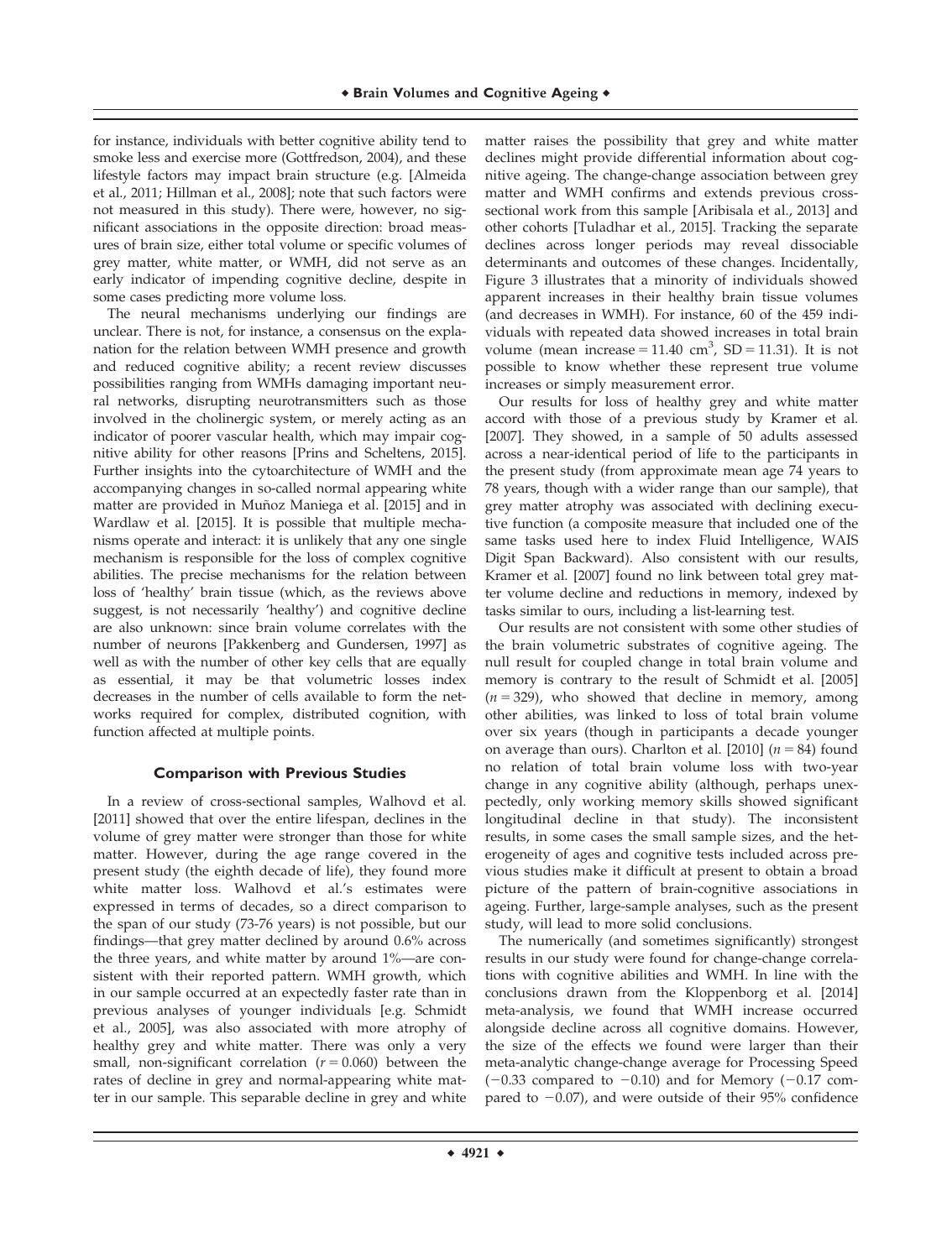interval estimate in both cases. Our estimate for Fluid Intelligence  $(-0.25)$  was within the confidence intervals they calculated for General Intelligence  $(-0.50$  to  $-0.02)$ . As noted above, the widely-varying estimates from previous studies come from the use of different tests, and in some cases single indicators, of cognitive ability. Previous work has also used a range of methods to quantify WMH. Our latent-variable analysis in a narrow-age cohort, capturing the change variance common across five highly valid and reliable processing speed tests, along with our standardized, validated measure of WMH, is likely to have produced more reliable results.

Whereas Fluid Intelligence and Speed changes had no significant differences in the sizes of their correlations with change across the three tissue types, Memory decline was more significantly related to WMH change than it was to healthy white matter atrophy. Indeed, in our sample, only WMH change was correlated with decline in memory. After excluding individuals with possible dementia, an interesting pattern emerged: the changechange relations with grey matter and WMH remained significant, but those for normal-appearing white matter were substantially reduced, and became non-significant. This analysis suggests that relations between atrophy of white matter and cognitive ability might be of more relevance in individuals with dementia, rather than those experiencing normal cognitive decline.

We found a small number of significant sex differences: aside from male participants showing more decline in total brain and grey matter volumes than females, males showed stronger level-change correlations between Speed and total brain volume, Speed and white matter volume, and Memory and white matter volume. Males also had a stronger change-change correlation between Speed and white matter volume. The sex difference analyses in the present paper were, however, necessarily exploratory: although our unusually-large sample allowed us to test these differences, we did not have a strong hypothesis that led us to expect differences in the size of the correlations in either direction. Researchers interested in differential brain and cognitive ageing by sex may wish to follow up on these analyses in large neuroimaging cohort studies.

A previous analysis of this sample used diffusion tensor MRI to index the brain's white matter microstructure (fractional anisotropy) across twelve white matter tracts [Ritchie et al., 2015]. Three-year decline in fractional anisotropy in these 12 tracts was significantly related to decline in Fluid Intelligence, but not Processing Speed. Given the established connection between measures of speed and white matter structure [Bucur et al., 2008; Lövdén et al., 2014; Penke et al., 2012], we might have expected to find coupled changes in speed and diffusion tensor parameters, rather than macrostructural measures as used in the present study, but this was not the case for our sample. Comparing these two analyses emphasizes the fact that overall changes in macrostructural brain volumes

provide different information about cognitive ageing than changes in microstructural diffusion characteristics in specific areas of the brain's white matter.

#### **Strengths and Limitations**

The present study used data from a large sample, with modest attrition: just over 70% of the 657 participants who had brain volumetric data available at age 73 returned to provide follow-up data at age 76. The time of life assessed—the eighth decade of life—is when risk for dementia increases substantially [Matthews and Brayne, 2005]: knowing more about the neuroanatomical underpinnings of cognitive decline during this period of life will allow better distinction between pathological and nonpathological states of decline. As discussed above, the sample had a narrow age range, minimizing the confounding effects of age at each measurement [Hofer and Sliwinski, 2001]. They were assessed on a wide range of cognitive tests that produced latent cognitive change factors for each domain that were free of test-specific measurement error. Within the model, we tested not just the strength of the associations, but the significance of the differences between the effect sizes. These factors all increase the comprehensiveness of our results.

Although the sample was large, it was not fully representative of the general population: typical selection biases meant that the participants were likely more intelligent and healthier on average than the general population of individuals in their 70s [Johnson et al., 2011]. All of the cognitive tests had substantial loadings on the latent factors we extracted (most loadings around  $\lambda = 0.5$ ), and the measurement model was well-fitting, but it is possible that different combinations of variables (for instance, only those variables which tap working memory, some of which we included in Fluid Intelligence and some of which were indicators of Memory) would produce somewhat different results. The Memory measures, which showed less decline than the other cognitive tests, may have been more subject to practice effects (the same story was used in the Logical Memory test at each wave, and the same word pairings in the Verbal Paired Associates test), which may have masked stronger memory decline. Whereas all the brain measures and cognitive factors showed significant change across the three years of the study, a longer follow-up period would have allowed us greater power to detect coupled change [Rast and Hofer, 2014]. In addition, further data collection points will allow researchers to test for nonlinear trajectories of change in brain tissue volumes and cognitive abilities. We did not include an analysis of dropout: we used maximum likelihood modeling to allow us to use all the data, but if there were systematic (for example, medical) reasons for dropout, this may have biased our results. Indeed, the participants who did not return tended to have lower cognitive ability than those who returned (though their brains only showed significant differences in grey matter volume): they would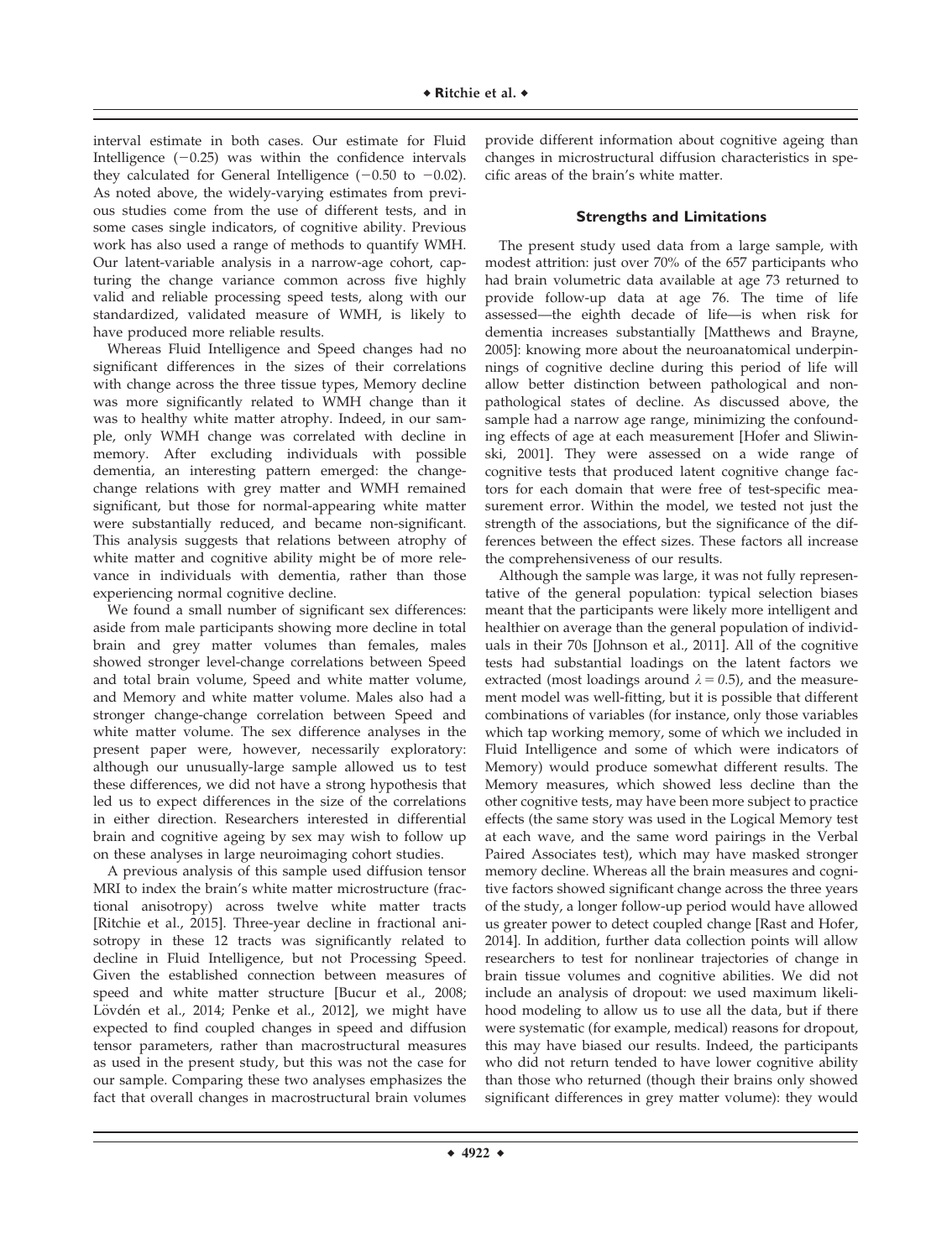thus be predicted to have had poorer general health [e.g. Deary et al., 2010]. For this reason, our follow-up may have missed those with the greatest degree of brain atrophy, and underestimated the true effect sizes of the correlations.

#### **CONCLUSIONS AND FUTURE DIRECTIONS**

Our comprehensive analysis of a longitudinal birth cohort shows that examining later-life atrophy in gross measures like total brain volume or grey and white matter volumes is informative about cognitive decline, and confirms that WMH growth is a particularly useful indicator of cognitive change. The effect sizes for the level-change and changechange correlations were usually modest: the largest effect size was  $r = 0.334$  for correlated change in WMH volume and Processing Speed. This is perhaps not surprising given the relatively short time period of the study.

Larger portions of the variance in cognitive ageing are likely to be explained by more complex patterns of differential change in specific brain regions of interest, such as the hippocampus [Apostolova et al., 2012; Papp et al. 2014], other areas of the medial temporal lobe [Murphy et al., 2010], the corpus callosum [Ryberg et al., 2011], and areas of the prefrontal lobes [Maillet and Rajah, 2013], the latter of which we might expect—along with parietal areas—to relate most strongly to tests of fluid intelligence, given the strong evidence for the Parieto-Frontal Integration Theory of intelligence [Jung and Haier, 2007]. Examining WMH growth in specific areas of the brain, for instance using methods that reliably can tell apart deep and periventricular WMH, may also reveal more nuanced relations with cognitive change [Prins and Scheltens, 2015]. In addition, given the strong correlated change we observed amongst the cognitive abilities, it may be fruitful in future studies to examine an overall, general factor of cognitive change [e.g. Tucker-Drob, 2011]—though it should be noted that latent factors of fluid intelligence often correlate very strongly with general intelligence [Kan et al., 2011]—and possibly to use bifactor models to find associations between neural variables and specific abilities that are unrelated to this general factor.

Combining the explanatory power of these volumetric measures with that from diffusion MRI measures [Madden et al., 2009; Nakagawa et al., 2013] as well as functional imaging [Grady, 2012] and imaging genetics [Wang et al., 2015] is a major task for future research into cognitive ageing. As Raz and Lindenberger [2011] have argued, the longitudinal approach taken in the present study is the most reliable way of uncovering these important relations between brain and cognitive decline.

#### **ACKNOWLEDGMENTS**

We thank the LBC1936 members for their participation. We thank Catherine Murray, Caroline Brett, and Ross Henderson for data collection and data entry; the nurse-

sand other staff at the Wellcome Trust Clinical Research Facility and the radiographers at the Brain Research Imaging Centre for acquisition of all MRI data; and the staff at Lothian Health Board and at the Scottish Council for Research in Education (SCRE) Centre, University of Glasgow. LBC1936 data collection was supported by the Disconnected Mind project funded by Age UK.

#### **REFERENCES**

- Almeida OP, Garrido GJ, Alfonso H, Hulse G, Lautenschlager NT, Hankey GJ, Flicker L (2011): 24-Month effect of smoking cessation on cognitive function and brain structure in later life. NeuroImage 55:1480–1489.
- Apostolova LG, Green AE, Babakchanian S, Hwang KS, Chou YY, Toga AW, Thompson PM (2012): Hippocampal atrophy and ventricular enlargement in normal aging, mild cognitive impairment and Alzheimer's. disease. Alzheimer Dis Assoc Disord 26:17–27.
- Aribisala BS, Valdés Hernández MC, Royle NA, Morris Z, Muñoz Maniega S, Bastin ME, Deary IJ, Wardlaw JM (2013): Brain atrophy associations with white matter lesions in the ageing brain: The Lothian Birth Cohort 1936. Eur Radiol 23:1084–1092.
- Arvanitakis Z, Fleischman DA, Arfanakis K, Leurgans SE, Barnes LL, Bennett DA: Association of white matter hyperintensities and gray matter volume with cognition in older individuals without cognitive impairment. Brain Struct Funct (in press). doi: 10.1007/s00429-015-1034-7.
- Benjamini Y, Hochberg Y (1995): Controlling the false discovery rate: A practical and powerful approach to multiple testing. J Royal Stat Soc B 57:289–300.
- Bucur B, Madden DJ, Spaniol J, Provenzale JM, Cabeza R, White LE, Huettel SA (2008): Age-related slowing of memory retrieval: Contributions of perceptual speed and cerebral white matter integrity. Neurobiol Aging 29:1070–1079.
- Cardenas VA, Chao LL, Studholme C, Yaffe K, Miller BL, Madison C, Buckley ST, Mungas D, Schuff N, Weiner MW (2011): Brain atrophy associated with baseline and longitudinal measures of cognition. Neurobiol Aging 32:572–580.
- Charlton RA, Schiavone F, Barrick TR, Morris RG, Markus HS (2010): Diffusion tensor imaging detects age related white matter change over a 2 year follow-up which is associated with working memory decline. J Neurol Psychiatr 81:13–19.
- Deary IJ, Der G, Ford G (2001): Reaction times and intelligence differences: A population-based cohort study. Intelligence 29: 389–399.
- Deary IJ, Gow AJ, Pattie A, Starr JM (2012): Cohort profile: The Lothian Birth Cohorts of 1921 and 1936. Int J Epidemiol 41: 1576–1584.
- Deary IJ, Gow AJ, Taylor MD, Corley J, Brett C, Wilson V, Campbell H, Whalley LJ, Visscher PM, Porteous DJ, Starr JM (2007): The Lothian Birth Cohort 1936: A study to examine influences on cognitive ageing from age 11 to age 70 and beyond. BMC Geriatr 7:28.
- Deary IJ, Simonotto E, Meyer M, Marshall A, Marshall I, Goddard N, Wardlaw JM (2004): The functional anatomy of inspection time: An event-related fMRI study. NeuroImage 22:1466–1479.
- Deary IJ, Weiss A, Batty GD (2010): Intelligence and personality as predictors of illness and death: How researchers in differential psychology and chronic disease epidemiology are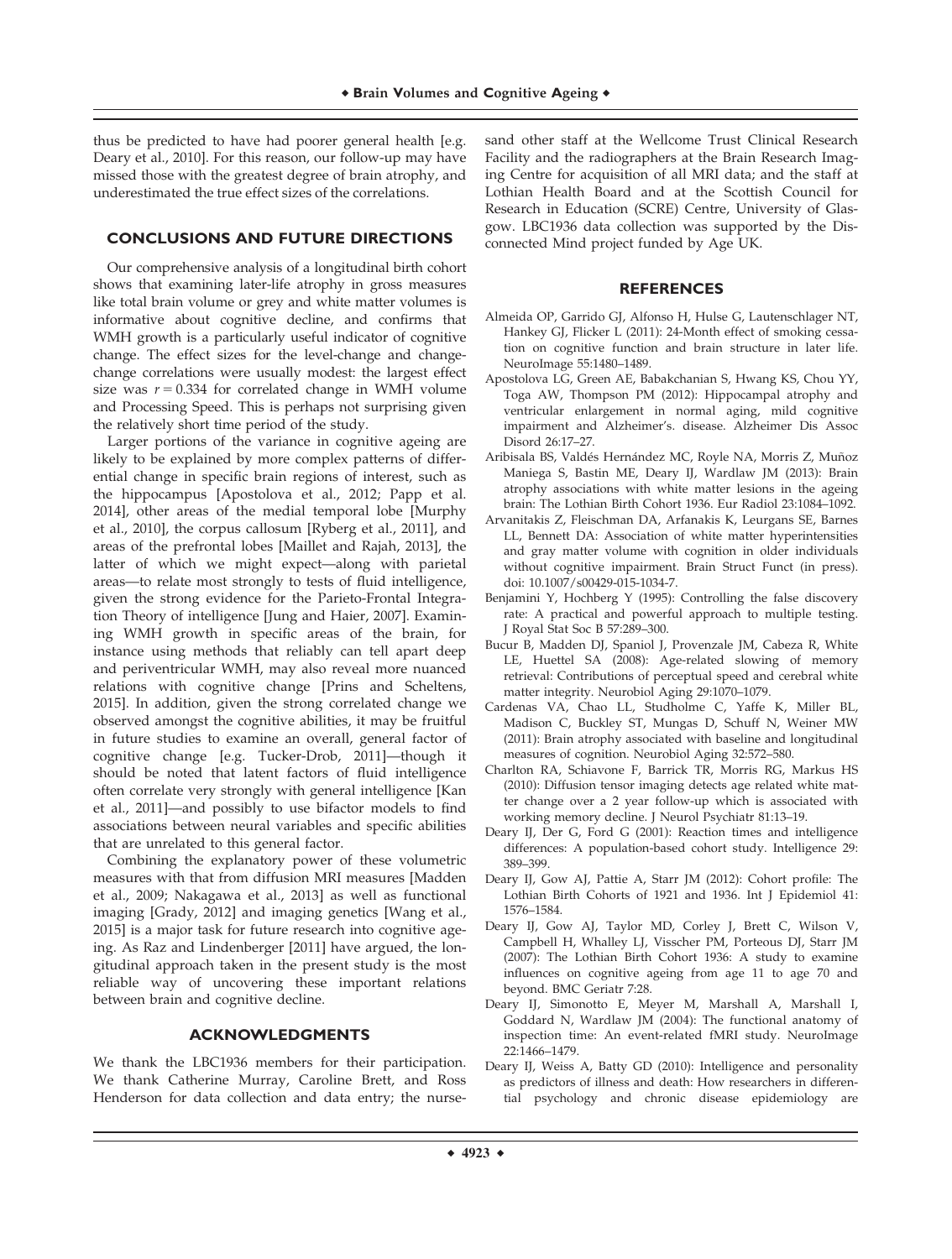collaborating to understand and address health inequalities. Psychol Sci Public Interest 11:53–79.

- Dickie DA, Ritchie SJ, Cox SR, Sakka E, Royle NA, Aribisala BS, Valdés Hernández MC, Muñoz Maniega S, Pattie A, Corley J, Starr JM, Bastin ME, Deary IJ, Wardlaw JM (Under Review): Vascular risk factors and longitudinal change in the brain during ageing.
- Debette S, Beiser A, DeCarli C, Au R, Himali JJ, Kelly-Hayes M, Romero JR, Kase CS, Wolf PA, Seshadri S (2010): Association of MRI markers of vascular brain injury with incident stroke, mild cognitive impairment, dementia, and mortality. Stroke 41:600–606.
- DeCarli C, Fletcher E, Ramey V, Harvey D, Jagust WJ (2005): Anatomical mapping of white matter hyperintensities (WMH): Exploring the relationships between periventricular WMH, deep WMH, and total WMH burden. Stroke 36:50–55.
- Du AT, Schuff N, Chao LL, Kornak J, Jagust WJ, Kramer JH, Reed BR, Miller BL, Norman D, Chui HC, Weiner MW (2006): Age effects on atrophy rates of entorhinal cortex and hippocampus. Neurobiol Aging 27:733–740.
- Gottfredson LS (2004): Intelligence: Is it the epidemiologists' elusive "fundamental cause" of social class inequalities in health? J Pers Soc Psychol 86:174–199.
- Grady C (2012): The cognitive neuroscience of ageing. Nat Rev Neurosci 13:491–505.
- Grazioplene RG, Ryman SG, Gray JR, Rustichini A, Jung RE, DeYoung CG (2015): Subcortical intelligence: Caudate volume predicts IQ in healthy adults. Hum Brain Mapp 36:1407–1416.
- Fjell AM, Walhovd KB (2010): Structural brain changes in aging: Courses, causes and cognitive consequences. Rev Neurosci 21: 187–222.
- Fleischman DA, Leurgans S, Arfanakis K, Arvanitakis Z, Barnes LL, Boyle PA, Duke Han S, Bennett DA (2014): Gray-matter macrostructure in cognitively healthy older persons: Associations with age and cognition. Brain Struct Funct 219:2029– 2049.
- Folstein MF, Folstein SE, McHugh PR (1975): "Mini-mental state": A practical method for grading the cognitive state of patients for the clinician. J Psychiatr Res 12:189–198.
- Harper S (2014): Economic and social implications of aging societies. Science 346:587–591.
- Hedden T, Gabrieli JD (2004): Insights into the ageing mind: A view from cognitive neuroscience. Nat Rev Neurosci 5:87–96.
- Hillman CH, Erickson KI, Kramer AF (2008): Be smart, exercise your heart: Exercise effects on brain and cognition. Nat Rev Neurosci 9:58–65.
- Hofer SM, Sliwinski MJ (2001): Understanding ageing. An evaluation of research designs for assessing the interdependence of ageing-related changes. Gerontology 47:341–352.
- Hu LT, Bentler PM (1999): Cutoff criteria for fit indexes in covariance structure analysis: Conventional criteria versus new alternatives. Struct Equ Modeling 6:1–55.
- Jenkinson M, Smith S (2001): A global optimisation method for robust affine registration of brain images. Med Image Anal 5: 143–156.
- Jokinen H, Lipsanen J, Schmidt R, Fazekas F, Gouw AA, van der Flier WM, Barkhof F, Madureira S, Verdelho A, Ferro JM, Wallin A, Pantoni L, Inzitari D, Erkinjuntti T (2012): Brain atrophy accelerates cognitive decline in cerebral small vessel disease: The LADIS study. Neurology 78:1785–1792.
- Johnson W, Corley J, Starr JM, Deary IJ (2011): Psychological and physical health at age 70 in the Lothian Birth Cohort 1936: Links with early life IQ, SES, and current cognitive function and neighbourhood environment. Health Psychol 30:1–11.
- Jung RE, Haier RJ (2007): The parieto-frontal integration theory (P-FIT) of intelligence: Converging neuroimaging evidence. Behav Brain Sci 30:135–154.
- Kan K-J, Kievit RA, Dolan C, van der Maas H (2011): On the interpretation of the CHC factor Gc. Intelligence 39:292–302.
- Kloppenborg RP, Nederkoorn PJ, Geerlings MI, van den Berg E (2014): Presence and progression of white matter hyperintensities and cognition: A meta-analysis. Neurology 82:2127–2138.
- Kramer JH, Mungas D, Reed BR, Wetzel ME, Burnett MM, Miller BL, Weiner MW, Chui HC (2007): Longitudinal MRI and cognitive change in healthy elderly. Neuropsychology 21:412–418.
- Lindenberger U (2014): Human cognitive aging: Corriger la fortune? Science 346:572–578.
- Lövdén M, Köhncke Y, Laukka EJ, Kalpouzos G, Salami A, Li T-Q, Fratiglioni L, Bäckman L (2014): Changes in perceptual speed and white matter microstructure in the corticospinal tract are associated in very old age. NeuroImage 102:520–530.
- Madden DJ, Bennett IJ, Song AW (2009): Cerebral white matter integrity and cognitive aging: Contributions from diffusion tensor imaging. Neuropsychol Rev 19:415–435.
- Maillet D, Rajah MN (2013): Association between prefrontal activity and volume change in prefrontal and medial temporal lobes in aging and dementia: A review. Ageing Res Rev 12:479–489.
- Matthews F, Brayne C (2005): The incidence of dementia in England and Wales: findings from the five identical sites of the MRC CFA Study. PLoS Med 2:e193.
- McArdle JJ (2009): Latent variable modeling of differences and changes with longitudinal data. Ann Rev Psychol 60:577–605.
- Muñoz Maniega S, Valdés Hernández M, Clayden JD, Royle NA, Murray C, Morris Z, Aribisala BS, Gow AJ, Starr JM, Bastin ME, Deary IJ, Wardlaw JM (2015): White matter hyperintensities and normal-appearing white matter integrity in the ageing brain. Neurobiol Aging 36:909–918.
- Murphy EA, Holland D, Donohue M, McEvoy LK, Hagler JDJ, Dale AM, Brewer JB (2010): Six-month atrophy in MTL structures is associated with subsequent memory decline in elderly controls. NeuroImage 53:1310–1317.
- Muthén LK, Muthén BO (1998–2014): Mplus User's Guide: The Comprehensive Modeling Program for Applied Researchers. Los Angeles: Muthén & Muthén.
- Nakagawa TT, Jirsa VK, Spiegler A, McIntosh AR, Deco G (2013): Bottom up modeling of the connectome: Linking structure and function in the resting brain and their changes in aging. Neuroimage 80:318–329.
- Pakkenberg B, Gundersen HJG (1997): Neocortical neuron number in humans: Effect of sex and age. J Comp Neurol 384:312–320.
- Papp KV, Kaplan RF, Springate B, Moscufo N, Wakefield DB, Guttmann CR, Wolfson L (2014): Processing speed in normal aging: Effects of white matter hyperintensities and hippocampal volume loss. Aging Neuropsychol C 21:197–213.
- Penke L, Muñoz Maniega S, Bastin ME, Valdés Hernández MC, Murray C, Royle NA, Starr JM, Wardlaw JM, Deary IJ (2012): Brain white matter tract integrity as a neural foundation for general intelligence. Mol Psychiatr 17:1026–1030.
- Pietschnig J, Penke L, Wicherts JM, Zeiler M, Voracek M (2014): Meta-analysis of associations between human brain volume and intelligence differences: How strong are they and what do they mean? Available at SSRN: doi: [10.2139/ssrn.2512128](info:doi/10.2139/ssrn.2512128)
- Prins ND, Scheltens P (2015): White matter hyperintensities, cognitive impairment, and dementia: An update. Nat Rev Neurol 11:157–165.
- Rast P, Hofer SM (2014): Longitudinal design considerations to optimize power to detect variances and covariances among